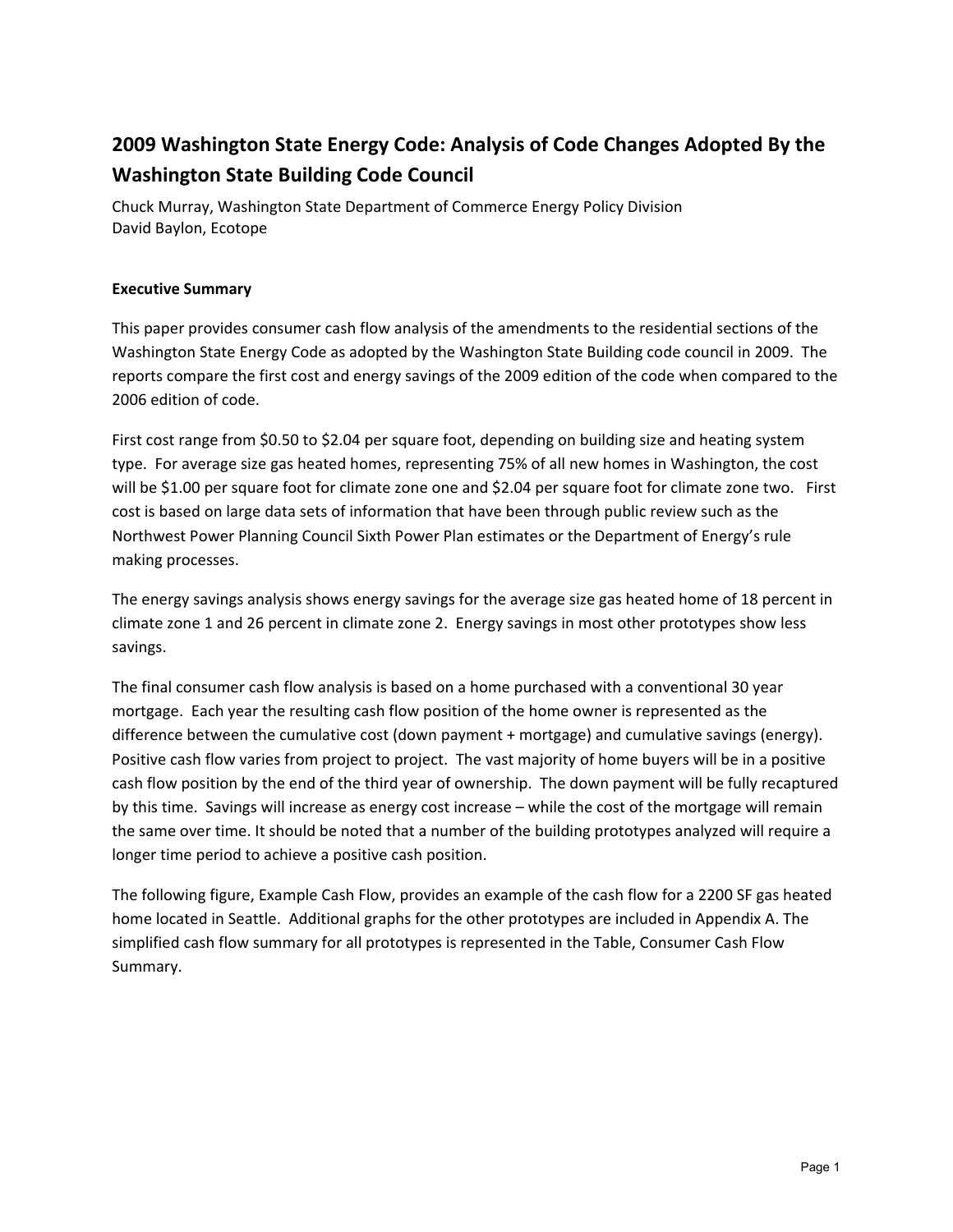# **Example Cash Flow**



### **Consumer Cash Flow Summary**

| <b>House size</b>            | <b>Heating</b><br><b>System</b> | <b>Home Owner Cash Flow</b> |       |    |      |    |       |  |
|------------------------------|---------------------------------|-----------------------------|-------|----|------|----|-------|--|
| <b>Climate Zone 1</b>        |                                 | Year of home ownership      |       |    |      |    |       |  |
|                              |                                 |                             | 5     |    | 10   |    | 15    |  |
| 2200 SF 2 story, crawlspace  | Gas Furnace                     | \$                          | 352   | \$ | 1241 | \$ | 2335  |  |
|                              | Heat Pump                       | \$<br>178                   |       | \$ | 1014 | \$ | 2051  |  |
| 1350 SF, Crawlspace          | <b>Gas Furnace</b>              | \$                          | -95   | \$ | 105  | \$ | 376   |  |
|                              | Heat Pump                       | \$                          | 150   | \$ | 652  | \$ | 1270  |  |
|                              | Zonal (electric)                | \$                          | 10    | \$ | 217  | \$ | 478   |  |
| 5001 SF, 2 stories, Basement | Gas Furnace                     | \$                          | 731   | \$ | 2101 | \$ | 3753  |  |
|                              | Heat Pump                       | \$                          | 524   | \$ | 1721 | \$ | 3168  |  |
| <b>Climate Zone 2</b>        |                                 | Year of home ownership      |       |    |      |    |       |  |
|                              |                                 |                             | 5     |    | 10   |    | 15    |  |
| 2200 SF 2 story, crawlspace  | <b>Gas Furnace</b>              | \$                          | 506   | \$ | 1940 | \$ | 3718  |  |
|                              | Heat Pump                       | \$                          | 631   | \$ | 2394 | \$ | 4540  |  |
| 1350 SF, Crawlspace          | Gas Furnace                     | \$                          | $-35$ | \$ | 398  | \$ | 963   |  |
|                              | Heat Pump                       | \$                          | 549   | \$ | 1667 | \$ | 3010  |  |
|                              | Zonal (electric)                | \$                          | 81    | \$ | 546  | \$ | 1,126 |  |
| 5001 SF, 2 stories, Basement | Gas Furnace                     | \$                          | 824   | \$ | 2687 | \$ | 4964  |  |
|                              | Heat Pump                       | \$                          | 962   | Ś. | 2976 | \$ | 5451  |  |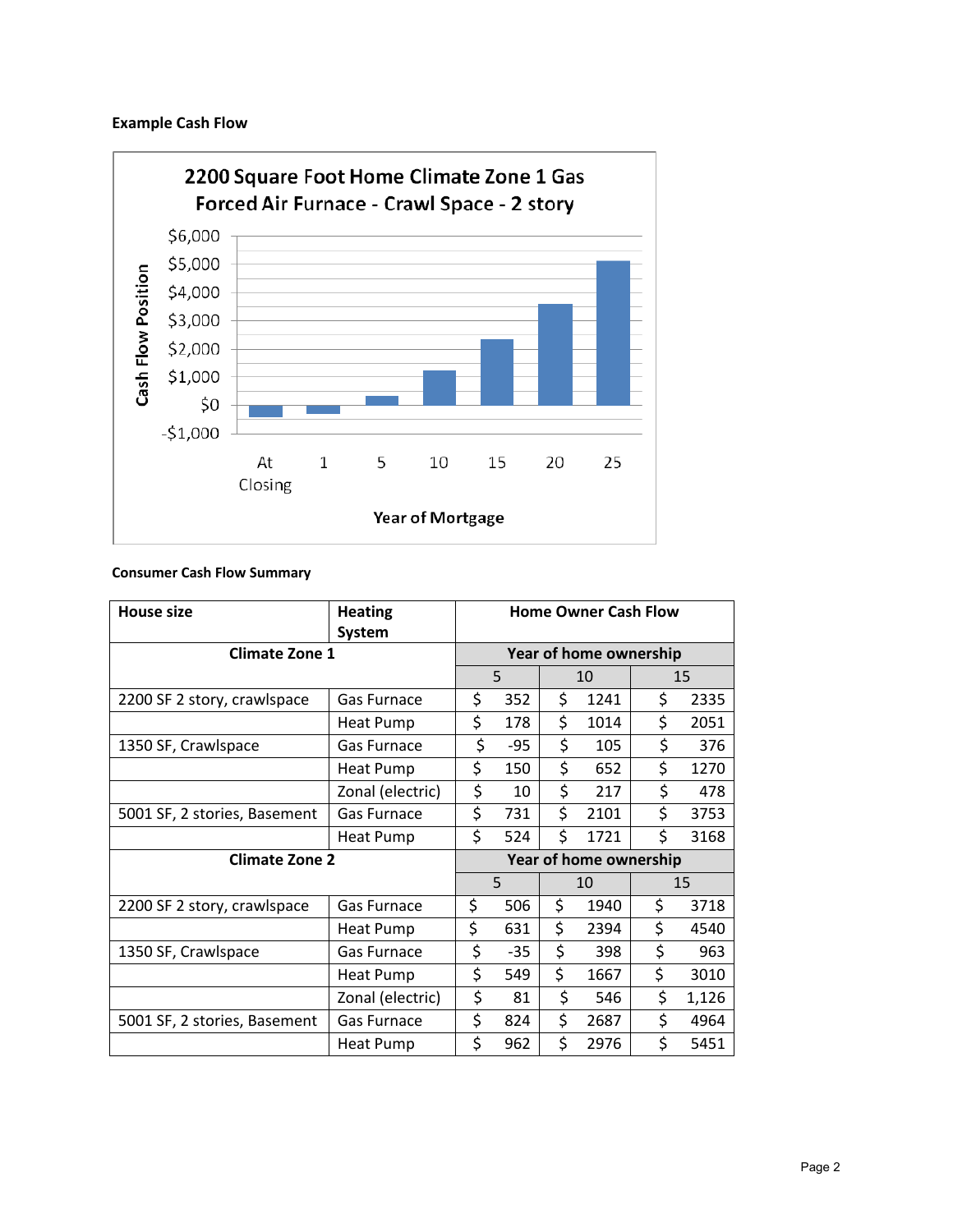### **Introduction**

In 2009, the Washington State Building Code Council adopted new rules for the Washington State Energy Code. This paper is focused on presenting a cash flow analysis of the adopted code changes. It compares the cost and savings difference between the 2006 WSEC and the 2009 WSEC. The adopted changes will add to the cost of construction. But the energy savings resulting from these investments will reduce operating cost to the home owner. The result will be reduced overall cost to the home owner.

### **Adopted Code Changes**

For single family homes, the energy saving measures included in the 2006 WSEC are primarily focused on building insulation, windows and prescriptive air leakage control. In 2007, the SBCC took the first major departure from this when it approved duct leakage testing.

The 2009 WSEC implement additional requirements for building insulation, windows, heating systems controls and air leakage control as mandatory requirements for all new homes. In addition, the revisions included in the 2009 WSEC require permit applicants to apply an additional prescriptive requirement (Table 9‐1). In most cases the permit applicant must chose one additional improvement from a list of options. This includes measures such as improved space heating equipment, improved water heating equipment, designs that further control HVAC system losses to the exterior, improved air leakage control and additional lighting requirements.

The conditioned floor area of the home is another aspect of energy consumption that is addressed by the final adopted rules. Small homes use much less energy than large homes. Because of this, an efficiency measure that is very cost effective in an average size home is not always financially justified in a small home. To counter this effect adopted rule provides a reduced set of requirements for small homes (less than 1500 square feet) and an increased set of requirements for very large homes (more than 5000 square feet).

To implement the objectives noted above, a number of measures were approved. First there are a number of measures that apply to all new homes. These are implemented through the existing chapters 5 or 6 of the code. In addition, the code requires each project to include one or more additional energy efficiency measures from a menu of options. These requirements have been added to a new Chapter 9. The energy code upgrades to be discussed in this paper apply to the following:

- Chapter 9 Additional Energy Efficiency Options
- Residential Building Envelope
- Heat Pump Controls
- Building Air Leakage Testing
- Residential Lighting

**Group R (residential) Change in Scope:** [Section 101.3 Scope] Before we describe the adopted rules for single family, duplex and town home projects it is important to remind the reader of a change in scope for the WSEC. As a result of direction given by the council, the energy code TAG limited the application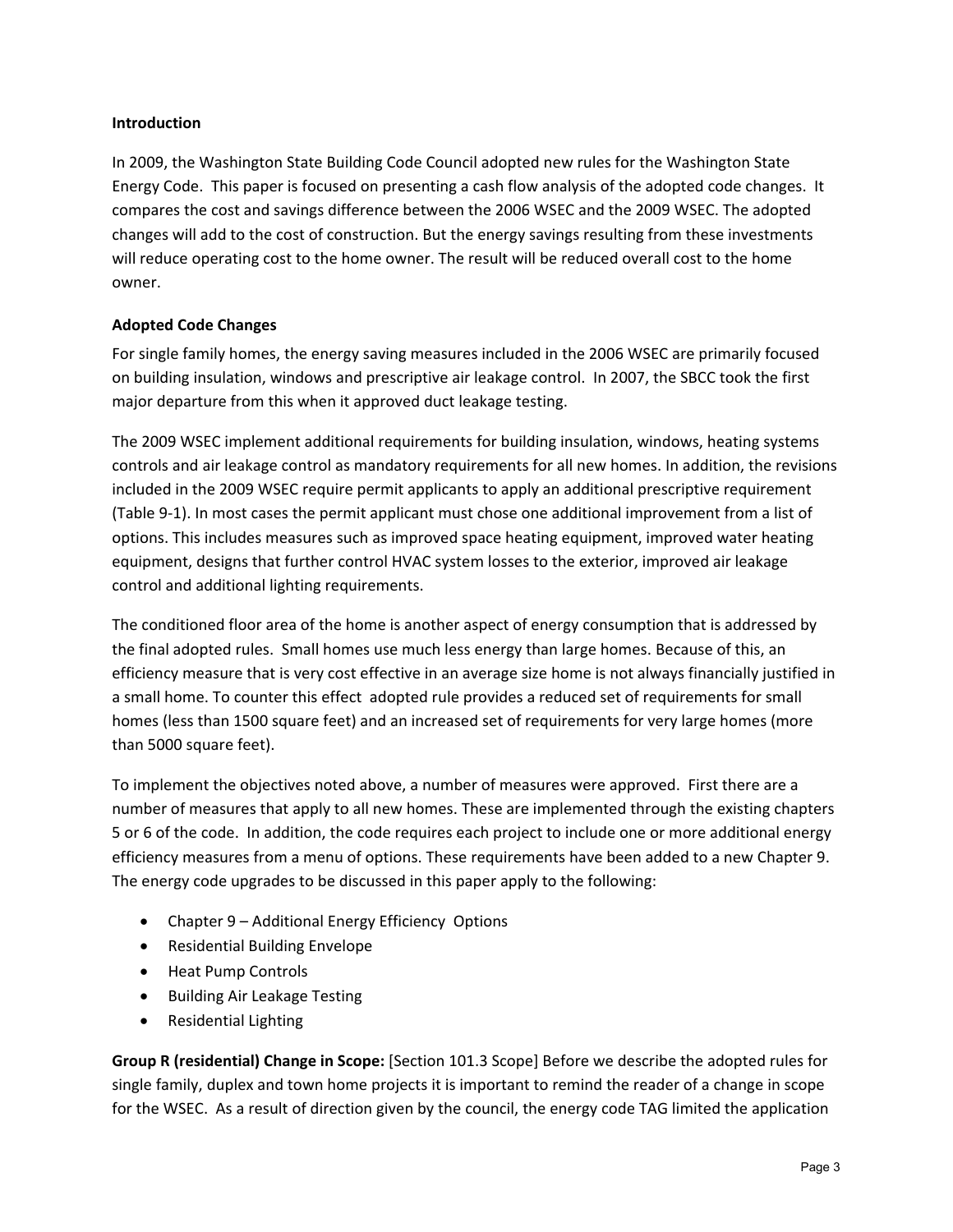of WSEC chapters 1‐9 to the single family, duplex and townhomes. The details discussed in this paper only apply to these occupancies.

**Chapter 9 – Additional Residential Energy Efficiency Requirements:** [Section 901, Table 9‐1] Chapter 9 requires each project to adopt additional energy efficiency measures for the home. Additional measures are selected from Table 9.1 Energy Credits (Debits).This table lists 14 prescriptive energy efficiency measures. *Most projects (about 90%) will be required to select one of these options to qualify.*

- **Options 6, 7. Home Size:** [Section 901, Table 9‐1] The number of additional measures required for each project is adjusted based on the floor area of the home. For small homes with 1500 square feet of floor area or less, no additional measure is required. This applies to about six percent of the state housing stock. For very large homes with greater than 5000 square feet two additional measures must be specified for the project. This applies to 2‐3 percent of the housing stock. For homes with floor area between 1500 and 5000 square feet, one additional energy conservation measures must be specified for the project.<sup>1</sup> The available options from Table 9-1 follow:
- **Options 1a, 1b, 1c. High Efficiency HVAC Equipment:** There are a number of options to select improved equipment efficiency as a chapter 9 compliance option. This includes high efficiency furnaces, boilers and several styles of heat pumps. We anticipate that improved equipment efficiency will be selected for many projects because it is the one of the lowest cost measures and does not require modifications to existing home designs.
- **Option 2. High Efficiency HVAC Distribution System:** This option requires that all of the heating equipment and distribution systems (ducts or pipes) be installed inside the insulated building envelope. There is a limited exception that allows up to 5% of the duct system to be in unconditioned space. If this method is used, the duct testing currently required by code is no longer required. This is a very low cost option when the designer considers this requirement as part of the initial planning of the project. Research conducted in Washington State documents this measure as a no cost option under these conditions. $2,3$
- **Options 3a, 3b, 3c. Efficient Building Envelope:** Three options for improved building envelope are included, with the resulting energy improvement providing 0.5 to 2 credits. These options provide an opportunity to reduce building heat loss with better windows and insulation than prescribed in the base code. These options will most likely be used for small electric resistance heated homes.
- **Options 4a, 4b. Air Leakage Control and Efficient Ventilation:** Two options provide the opportunity to obtain credits for improved air leakage control. Over the last 6 years, a number of builders and insulation contractors have been advocating for more opportunities to demonstrate code compliance through improved air leakage control combined with heat recovery ventilation. We do

<sup>&</sup>lt;sup>1</sup> Home floor area distributions based on U.S. Census, American Housing Survey: Seattle Metro Data, 2005.

<sup>&</sup>lt;sup>2</sup> Mark Frankel, Dave Baylon, Mike Lubliner, Residential Energy Conservation Evaluation: Cost Effectiveness of Energy Conservation Measures in New Residential Construction in Washington State, Ecotope, 1995

 $3$  Ryan Kerr, Building America Kentlake Highlands (Kent, WA) Quadrant Homes Study, BIRA, 2008.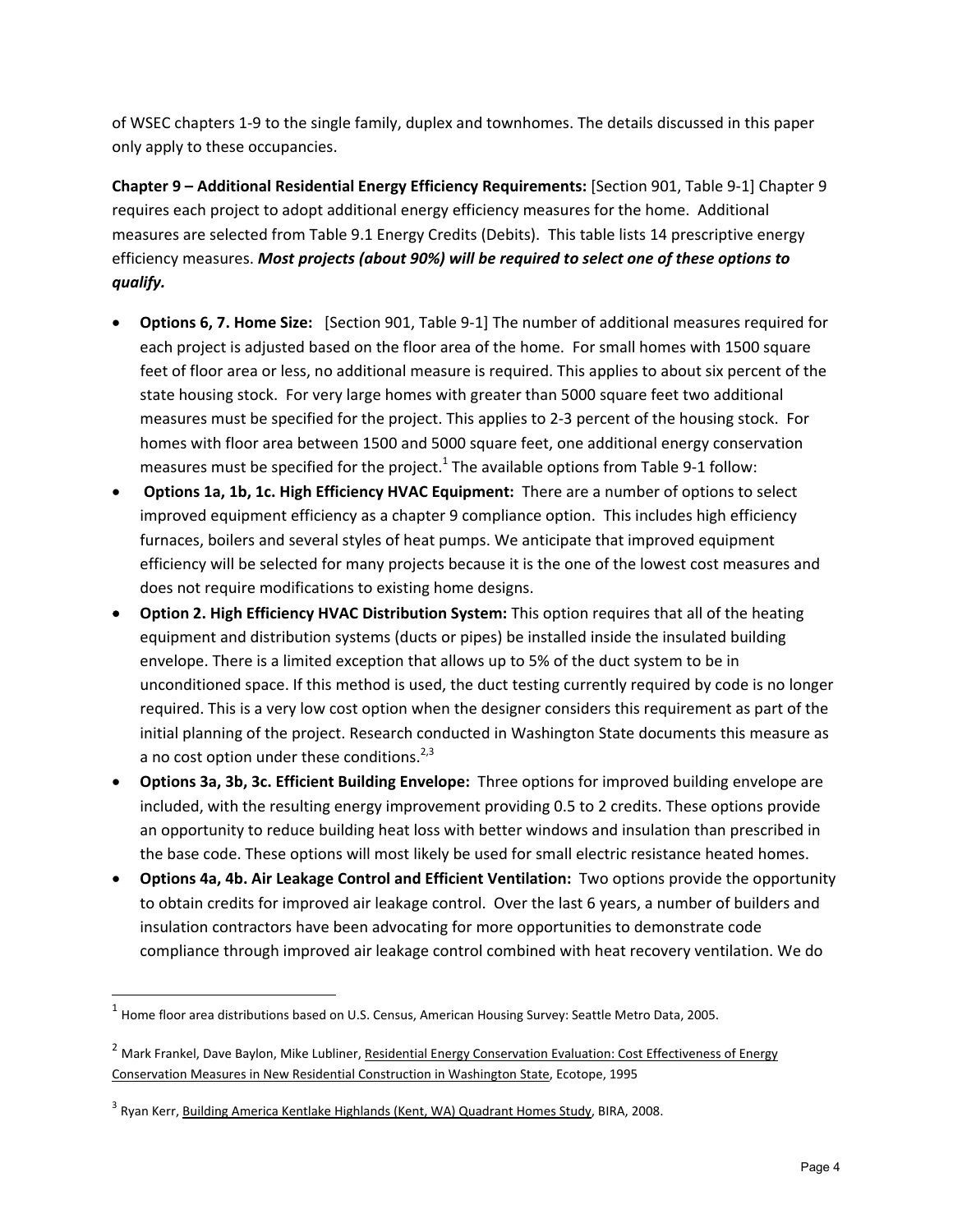not anticipate that this will be a frequently used option until builders gain some confidence in their air sealing abilities. Once they have some experience, this could become a low cost measure. More information on air leakage control follow in the section describing change 09‐134 ‐ Building Air Leakage Testing. Each level of air sealing is accompanied by a prescriptive ventilation system. At the minimum level the ventilation required by the VIAQ code or IMC. The more stringent air sealing standards require an exhaust only ventilation system with an exhaust fan and an efficient motor. This system would be sized as the mandated in the current VIAQ. Finally in the most stringent case the use of a ducted Air‐to‐air heat exchanger is required.

- **Options 5a, 5b. Efficient Water Heating:** Two options for efficient water heating are offered. One provides 0.50 credits for a minor upgrade in water heating equipment and the extensive use of low flow fixtures (applied to showerheads and lavatory faucets). An alternate High Efficiency Water Heating provides 1.5 credits for instant gas, electric heat pump or solar water heating. Instant gas water heater already account for 35 percent of the gas water heating market and are expected to be a frequently chosen option. Heat pump water heaters are a technology expected to have a major increase in market adoption in the next 2-3 years.<sup>4</sup> Because of current cost solar water heaters will not be frequently used for code compliance.
- **Option 8 Renewable Electric Energy:** Applicants could obtain .05 to 3 credits for solar electric or wind generating systems. These are high priced systems but because of existing federal tax credits, state production credits and net metering rules they may be effective good option for some individuals.

### **Residential Building Envelope** [Table 6‐1 and 6‐2]

Building insulation and window requirements advanced for homes in Climate Zone 1 and 2. This code change applies to all homes.

The tables below provide the most utilized prescriptive options for each climate zone from the 2006 WSEC followed by the 2009 WSEC. While the code provides numerous options for compliance, single family construction has been almost exclusively constructed using these options.

For climate zone 1, the principle change for 2009 is the reduction in glazing U factor. There is also the reduction of the allowed glazing area from unlimited to 25% of floor area in climate zone 1. Very few homes have glazing area exceeding 25% of floor area, making this a near universal standard for all homes.

For climate zone 2, the principle change for 2009 is the requirement for foam sheathing on the exterior walls (R-19+R5). While homes with less than 12% glazing to floor area ratio will not require this change, a large percentage of the construction will.

 $4$  Heat pump water heaters are a major component of the Northwest Power and Conservation Council 6th Power Plan. This will result in a substantial increase in the use of this technology throughout the Northwest in the next few years.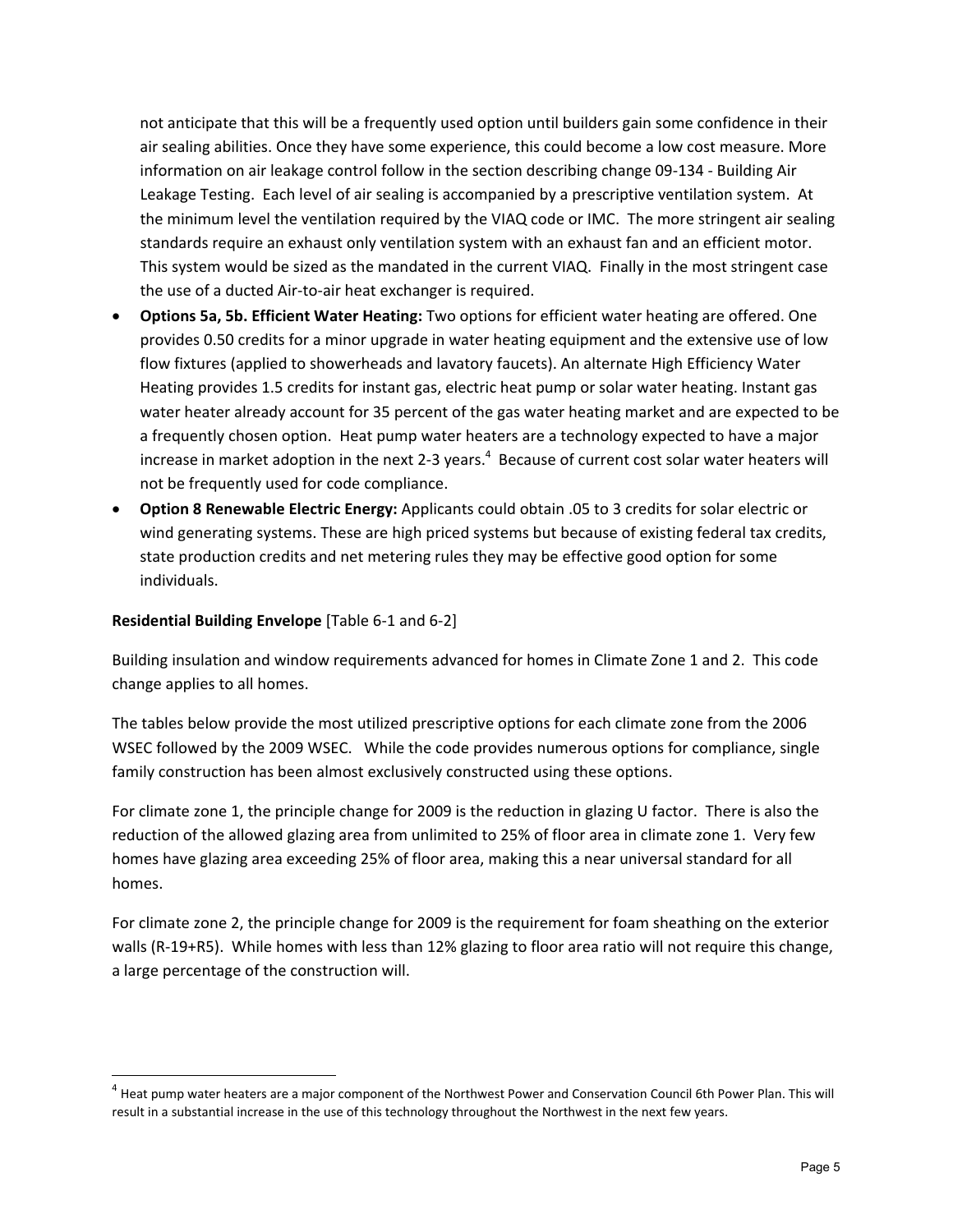#### **2006 WSEC Table 6‐1 Climate Zone 1**

| Option | Glazing   | Glazing  | Glazing U- | Door   | Ceiling | Vaulted | Wall   | Wall int | Wall   | Floor  | Slab   |
|--------|-----------|----------|------------|--------|---------|---------|--------|----------|--------|--------|--------|
|        | Area % of | U-Factor | Factor     | U-     |         | Ceiling | Above  | Below    | ext    |        | on     |
|        | Floor     | Vertical | Overhead   | Factor |         |         | Grade  | Grade    | Below  |        | Grade  |
|        |           |          |            |        |         |         |        |          | Grade  |        |        |
| IV     | unlimited | 0.35     | 0.58       | 0.20   | $R-38$  | $R-30$  | $R-21$ | $R-21$   | $R-10$ | $R-30$ | $R-10$ |
|        |           |          |            |        |         |         |        |          |        |        |        |

#### **WSEC 2009, Table 6‐1 Climate Zone 1**

| Option | Glazing  | Glazing  | Glazing U- | Door   | Ceiling | Vaulted | Wall   | Wall int | Wall   | Floor  | Slab         |
|--------|----------|----------|------------|--------|---------|---------|--------|----------|--------|--------|--------------|
|        | Area %   | U-Factor | Factor     | U-     |         | Ceiling | Above  | Below    | ext    |        | on           |
|        | of Floor | Vertical | Overhead   | Factor |         |         | Grade  | Grade    | Below  |        | Grade        |
|        |          |          |            |        |         |         |        |          | Grade  |        |              |
| $II.*$ | 25%      | 0.32     | 0.50       | 0.20   | $R-38$  | $R-38$  | $R-21$ | $R-21$   | $R-10$ | $R-30$ | $R-10$       |
|        |          |          |            |        | ady or  |         | Int    | ТB       |        |        | $2^{\prime}$ |
|        |          |          |            |        | $R-49$  |         |        |          |        |        |              |

#### **2006 WSEC Table 6‐2 Climate Zone 2**

| Option | Glazing   | Glazing  | Glazing U- | Door   | Ceiling | Vaulted | Wall   | Wall int | Wall   | Floor  | Slab   |
|--------|-----------|----------|------------|--------|---------|---------|--------|----------|--------|--------|--------|
|        | Area % of | U-       | Factor     | U-     |         | Ceiling | Above  | Below    | ext    |        | on     |
|        | Floor     | Factor   | Overhead   | Factor |         |         | Grade  | Grade    | Below  |        | Grade  |
|        |           | Vertical |            |        |         |         |        |          | Grade  |        |        |
| VI.    | unlimited | 0.30     | 0.58       | 0.20   | R-38    | $R-38$  | $R-21$ | $R-21$   | $R-12$ | $R-30$ | $R-10$ |
|        |           |          |            |        | ady or  |         | int    |          |        |        |        |
|        |           |          |            |        | $R-49$  |         |        |          |        |        |        |
|        |           |          |            |        |         |         |        |          |        |        |        |

### **2009 WSEC Table 6‐2 Climate Zone 2**

| Option | Glazing   | Glazing  | Glazing U- | Door   | Ceiling    | Vaulted | Wall         | Wall int | Wall   | Floor  | Slab   |
|--------|-----------|----------|------------|--------|------------|---------|--------------|----------|--------|--------|--------|
|        | Area % of | U-       | Factor     | U-     |            | Ceiling | Above        | Below    | ext    |        | on     |
|        | Floor     | Factor   | Overhead   | Factor |            |         | Grade        | Grade    | Below  |        | Grade  |
|        |           | Vertical |            |        |            |         |              |          | Grade  |        |        |
| Ш.     | Unlimited | .30      | .50        | .20    | R-49 or    | $R-38$  | $R-$         | R-21 TB  | $R-12$ | $R-30$ | $R-10$ |
|        |           |          |            |        | $R-38$     |         | $19 + R - 5$ |          |        |        |        |
|        |           |          |            |        | <b>ADV</b> |         |              |          |        |        |        |
|        |           |          |            |        |            |         |              |          |        |        |        |

**Heat Pump Controls**: [Section 503.3.8.5] The adopted rules require all heat pumps controls to include an outdoor thermostat that locks out electric resistance heating elements when it is warm enough outside for the heat pump to provide all the space heat to the home. This improves the overall performance of the heat pump.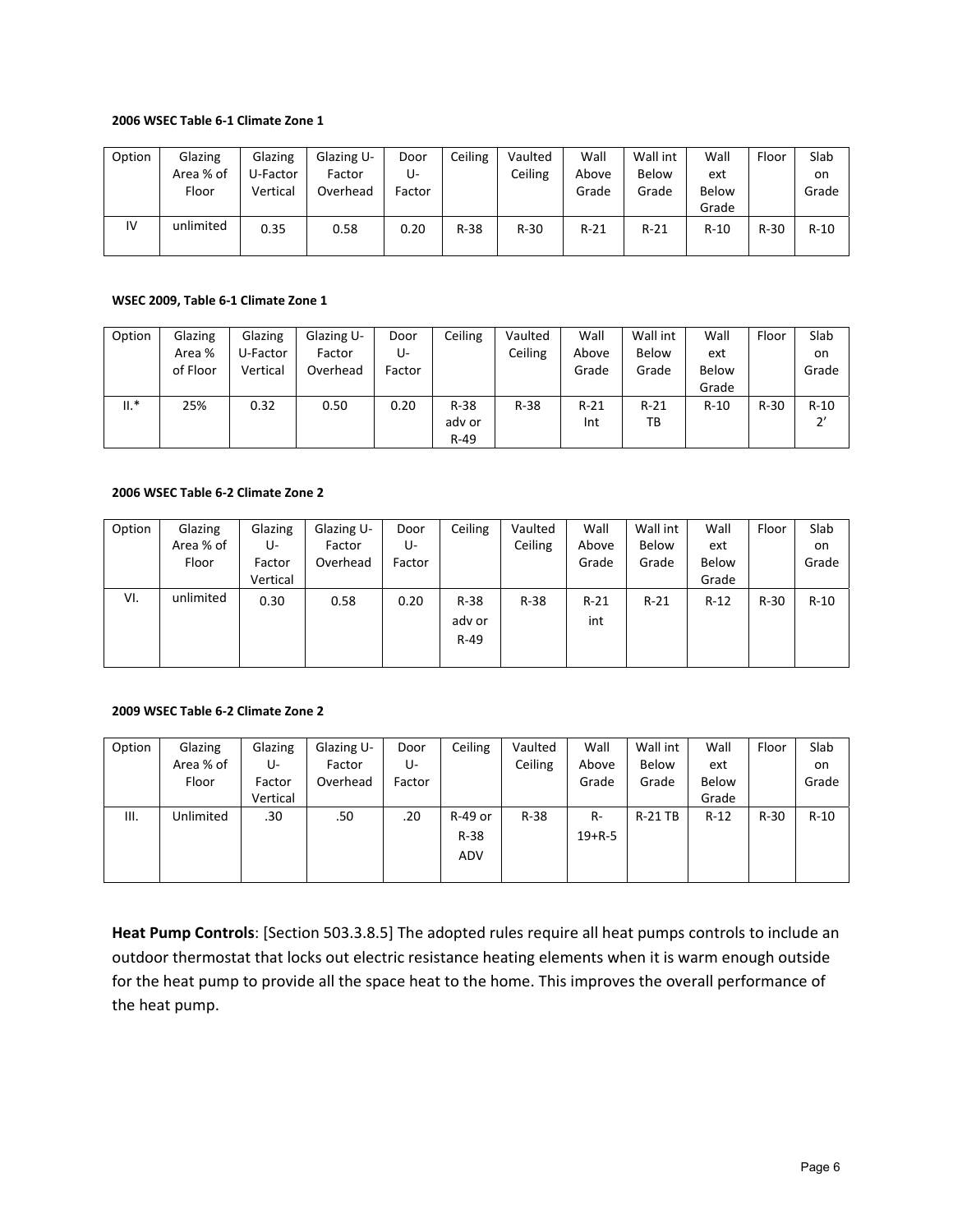This measure solves a well documented heat pump problem at a very low cost. Most heat pump thermostats are already equipped with this capability, and only require the installer to hook them up and program the system. <sup>5</sup>

**Building Air Leakage Testing**: [Section 502.4.5] The adopted rules require all homes to meet a minimum air leakage standard. A blower door test is required to confirm that the home meets the standard. The required sealing standard is 0.00030 Specific Leakage Area. This is equivalent to an average natural air change rate of about 30% per hour.

This may be the most cost effective measure in the package. Air leakage control is already a code requirement and meeting this standard presents no additional cost for materials or labor. It does require the feedback provided by the test equipment. The majority of homes already meet this air leakage standard. However there are still a large number of homes that do not. Testing will bring all homes in compliance with the minimum standard. It is the intent of the proposal that the test be supplied by the builder to the building official.

### **Figure 1 WA Air Leakage Rates**



Base on the study by RLW Analytics, SINGLE‐FAMILY RESIDENTIAL NEW CONSTRUCTION CHARACTERISTICS AND PRACTICES STUDY, Northwest Energy Efficiency Alliance, 2007.

The development of a building performance testing industry needed to accomplish this work has been under way in our state for a number of years. This includes the EnergyStar home programs, duct performance testing programs, and state and utility weatherization programs. This will be greatly

<sup>5</sup> PCTS, Auxiliary Heat Controls and Thermostats

http://www.ptcsnw.com/downloads/Notes%20on%20Auxiliary%20Heat%20Controls%20and%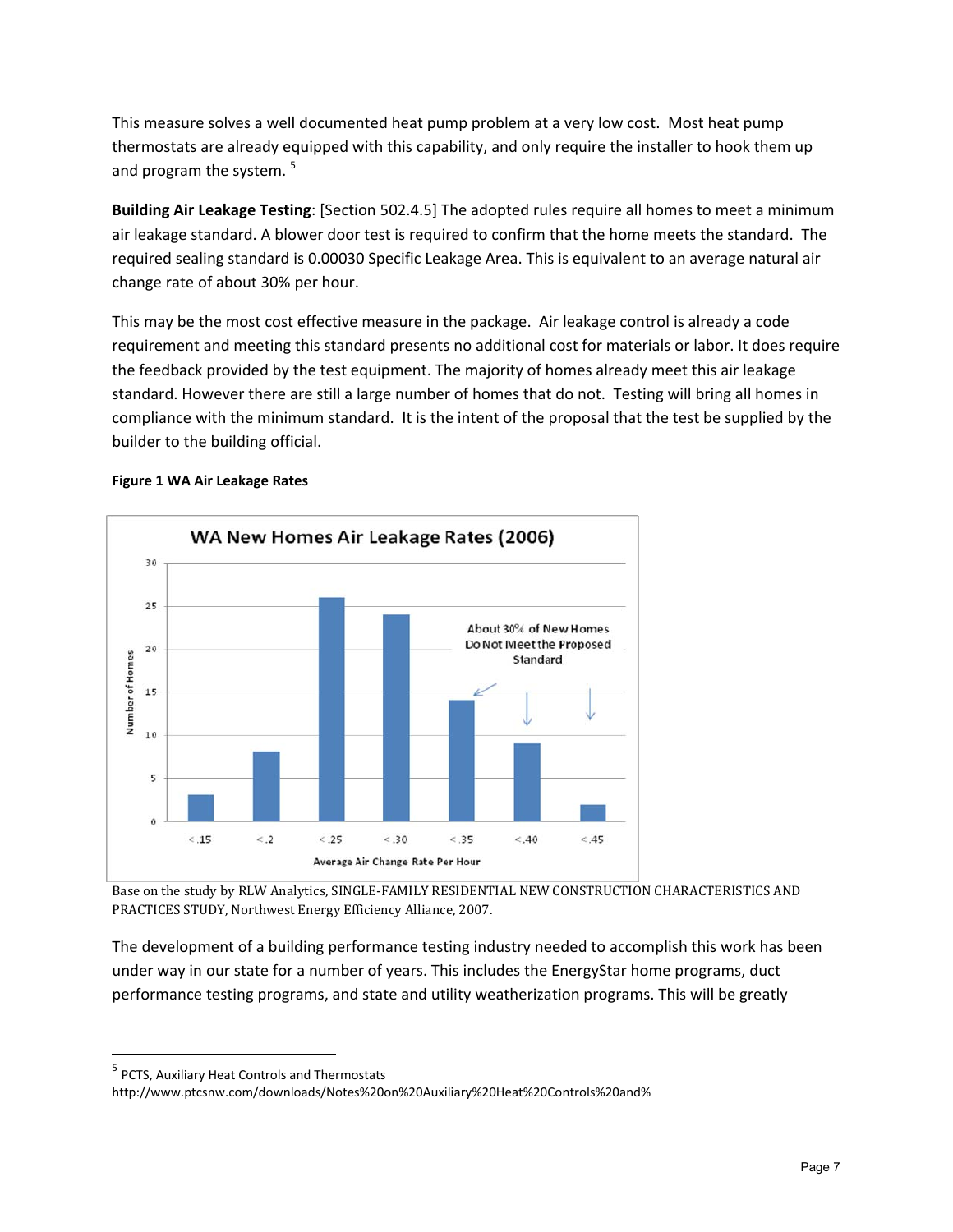expanded in the coming year by utility programs<sup>6</sup> and federal recovery act projects<sup>7</sup>. Additional training in this area is funded by DOE grants to the WSU Energy Program through 2010.

**Residential Lighting** [Section 505.1] The 2006 WSEC requires all outdoor lighting to include high efficiency light bulbs with a pin base. This proposal will require that 50 percent of all luminaires to include the pin based sockets and be equipped with a high efficiency lamp.

# **Cost Analysis**

For most measures, the cost analysis for this code proposal is based on large regional data sets or cost analysis conducted in as part of national standards development. This provides a high level credibility to the estimates. The estimated measure cost and data source is listed in Table A‐1 in the appendix. The primary cost references are described in the following paragraphs.

NPCC Sixth Power Plan Support Documentation is developed by Northwest Power and Conservation Council Staff and approved by the Regional Technical Forum (RTF), a panel of energy conservation implementation experts. It is an important source of information for all regional power planning activities. The council has been collecting resource cost data since 1983. These data sets are updated every 5 years to support the development of the regional power plan. The Sixth Power Plan draft was released for review in Sept 2009. The current data includes thousands of data points for residential building envelope, HVAC equipment and lighting that was provided to the council by utilities providing financial support to residential new construction projects as well as weatherization programs.

US DOE Standards Technical Support Document for Furnaces and Boilers, Sept 2007 provides cost for improved furnaces. This document provides detailed record of the federal public process documents the cost of equipment. The resulting cost estimates are the full retail cost of the equipment, venting and installation to the consumer. We have modified these estimates to reflect a wholesale price consistent with the markups.

For water heating measures, we used the ACEEE Consumer Guide to Home Energy Savings. November 2007 as our referenced cost source. ACEEE has been producing this document for more than 20 years and is currently in the 9th edition. We also checked internet pricing to confirm these cost estimates.

Additional sources are referenced including internet pricing and British Columbia Hydro. We also reference several regional and national building performance studies in the table. We use this type of cross referencing to provide confidence in the sources we have quoted.

Builder **mark up and taxes** are added to the cost in the consumer cash flow analysis that follows. We have added **37%** to the base cost in all cases.

 $<sup>6</sup>$  Initiative 937 requirements for electric utilities to obtain all cost effective conservation will lead to additional</sup> development of the weatherization and the building performance testing industry.<br><sup>7</sup> Federal Recovery Act will be providing millions in funding to weatherization projects in our state. Building

performance testing training is a component of these programs.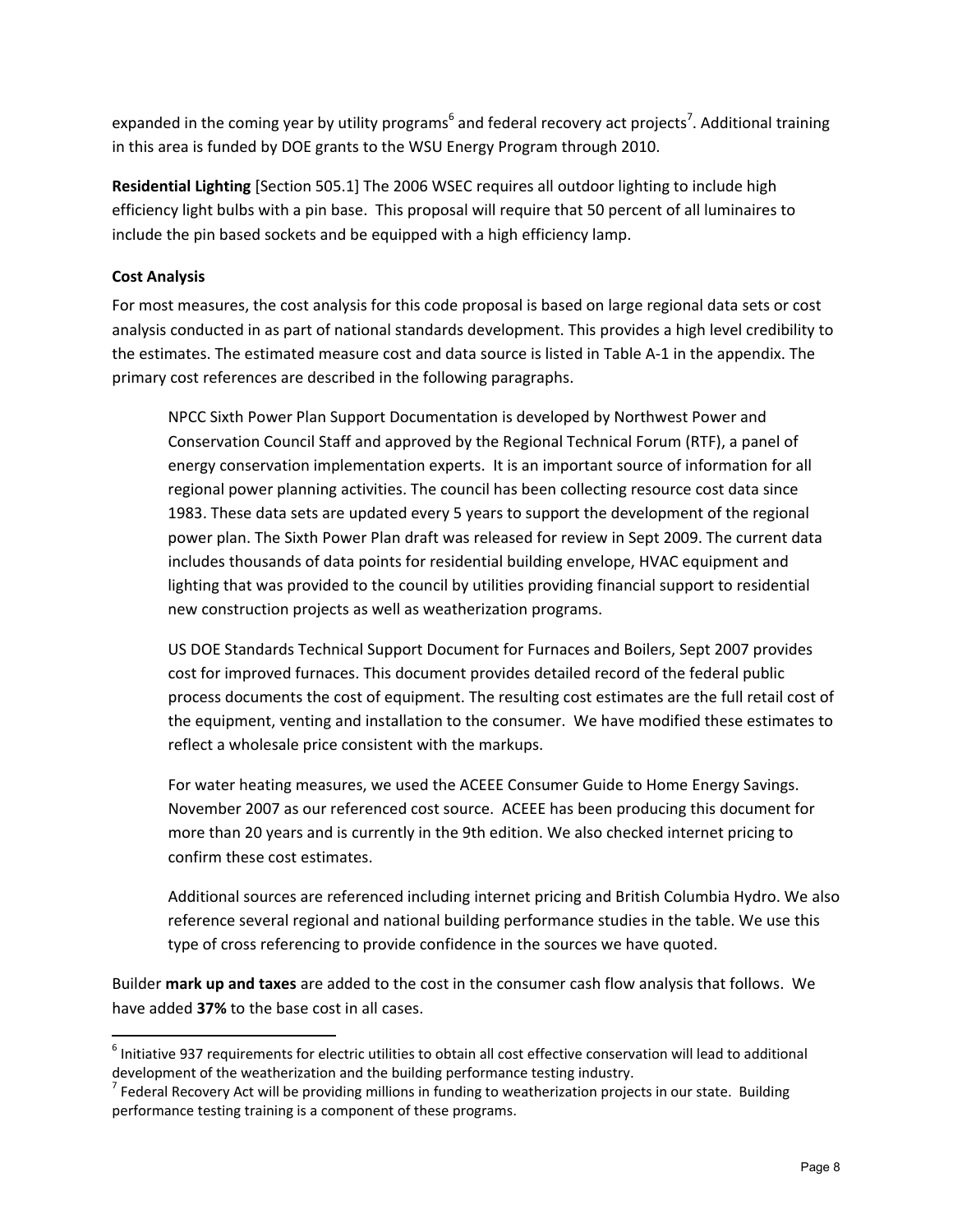Table 1 shows the estimated costs calculated for several example homes. The cost details of each measure and each building are included in Appendix A. These homes were selected to show the range of cost and savings anticipated by the energy code proposal. The table is based on a set of construction paths that were designed to represent the options that are most likely to be selected by builders. The most likely scenario is typically the lowest cost set of measure, with consideration for the difficulty of implementing the measures. These measures are selected from prescriptive WSEC tables 6‐1 and 6‐2 and the options table (WSEC table 9-1). Using the measure cost estimates in a set of least cost measures that would meet the requirements were generated for each example home. The results of this analysis suggested that the increased cost of code compliance compared to the 2006 WSEC would be \$0.50 to \$2.04 per square foot. For most home buyers, about 75% of new homes, the incremental cost will be represented by the 2200 SF gas heated home.

| <b>House size</b>             | <b>Heating System</b> | <b>Incremental Cost</b> |        |
|-------------------------------|-----------------------|-------------------------|--------|
|                               |                       |                         |        |
|                               |                       | Zone 1                  | \$/ SF |
| 2200 SF 1.5 story, crawlspace | Gas Furnace           | \$2,110                 | \$1.00 |
|                               | <b>Heat Pump</b>      | \$2,686                 | \$1.22 |
| 1350 SF, Crawlspace           | <b>Gas Furnace</b>    | \$1296                  | \$0.96 |
|                               | <b>Heat Pump</b>      | \$1,419                 | \$1.06 |
|                               | Zonal (electric)      | \$817                   | \$0.60 |
| 5001 SF, 2 stories, Basement  | Gas Furnace           | \$2,489                 | \$0.50 |
|                               | <b>Heat Pump</b>      | \$2,612                 | \$0.52 |
|                               |                       |                         |        |
|                               |                       | Zone 2                  | \$/ SF |
| 2200 SF 1.5 story, crawlspace | Gas Furnace           | \$3,890                 | \$1.77 |
|                               | Heat Pump             | \$4,489                 | \$2.04 |
| 1350 SF, Crawlspace           | Gas Furnace           | \$2,044                 | \$1.51 |
|                               | <b>Heat Pump</b>      | \$2,167                 | \$1.61 |
|                               | Zonal (electric)      | \$1,578                 | \$1.17 |
| 5001 SF, 2 stories, Basement  | Gas Furnace           | \$4,221                 | \$0.84 |
|                               | <b>Heat Pump</b>      | \$4,344                 | \$0.87 |

#### **Table 1. 2009 Energy Code Compliance Costs**

### **Energy Savings Benefits**

Table 2 summarizes the energy savings for the same example homes used in Table 2. The table Includes Seattle, representative of climate zone 1 and the Spokane representative of climate zone 2.

These savings were generated using the same prototypes and evaluating them with a thermal simulation to estimate the energy impacts of the new provisions of the code on energy use of these selected house types.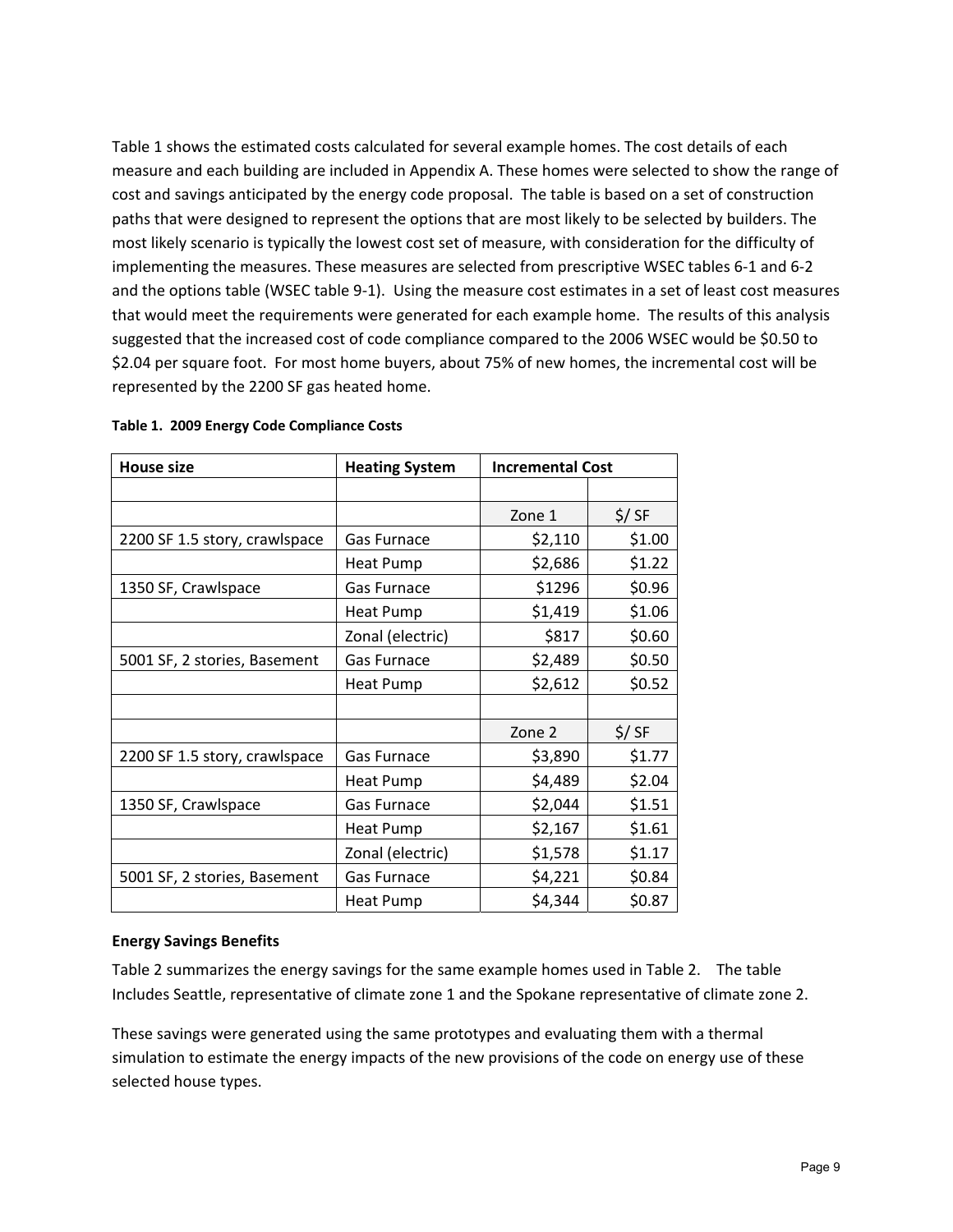The overall savings impacts were compared to an identical home designed to meet the current 2006 WSEC with the current level of efficiency required for the domestic hot water (DHW) load and current practice estimates for lighting, appliances and other. The code does address improved efficiency in both the DHW and the lighting technologies applied in the residential sector. Savings fractions were calculated from the total energy use in the home including DHW, lighting, appliances, and miscellaneous loads.

In the final code proposal the savings fractions varied with the individual home type and fuel type. Table 3 shows the percentage savings (from the total home energy use) in the final code adopted by the State Building Code Council.

| House size                    | <b>Heating System</b> | Savings from 2006 WSEC |              |
|-------------------------------|-----------------------|------------------------|--------------|
|                               |                       | kWh                    | Therms       |
|                               | <b>Seattle</b>        |                        |              |
|                               | <b>Gas Furnace</b>    | 1133                   | 154          |
| 2200 SF 1.5 story, crawlspace | Heat Pump             | 3454                   | 0            |
|                               | <b>Gas Furnace</b>    | 710                    | 35           |
| 1350 SF, Crawlspace           | Heat Pump             | 1964                   | $\Omega$     |
|                               | Zonal (electric)      | 941                    | $\Omega$     |
| 5001 SF, 2 stories, Basement  | <b>Gas Furnace</b>    | 2534                   | 144          |
|                               | <b>Heat Pump</b>      | 4236                   | $\Omega$     |
|                               | Spokane               |                        |              |
| 2200 SF 1.5 story, crawlspace | Gas Furnace           | 1247                   | 303          |
|                               | Heat Pump             | 6607                   | $\Omega$     |
|                               | Gas Furnace           | 744                    | 101          |
| 1350 SF, Crawlspace           | <b>Heat Pump</b>      | 3800                   | <sup>0</sup> |
|                               | Zonal (electric)      | 1970                   | $\Omega$     |
| 5001 SF, 2 stories, Basement  | Gas Furnace           | 2685                   | 284          |
|                               | Heat Pump             | 7181                   | $\Omega$     |
|                               |                       |                        |              |

### **Table 2 Energy Code Proposal, Energy Savings**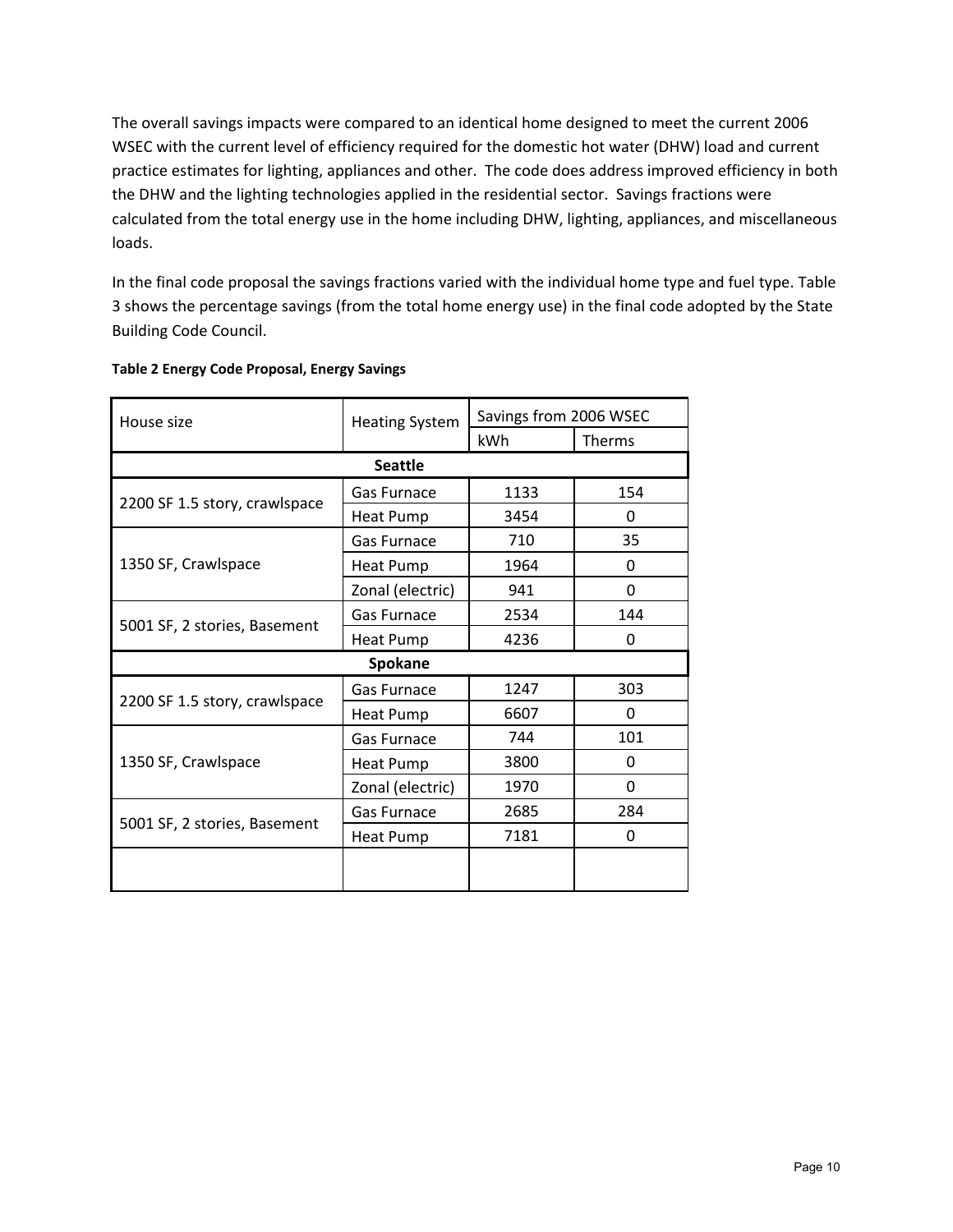### **Table 3 Energy Savings 2009 WSEC Proposal**

|                               |                       | Savings (2006 WSEC) |         |  |  |
|-------------------------------|-----------------------|---------------------|---------|--|--|
| House size                    | <b>Heating System</b> | Seattle             | Spokane |  |  |
|                               |                       | %                   | %       |  |  |
|                               | Gas Furnace           | 18                  | 24      |  |  |
| 2200 SF 1.5 story, crawlspace | <b>Heat Pump</b>      | 19                  | 26      |  |  |
|                               | Gas Furnace           | 8                   | 14      |  |  |
| 1350 SF, Crawlspace           | Heat Pump             | 14                  | 21      |  |  |
|                               | Zonal (electric)      | 6                   | 11      |  |  |
| 5001 SF, 2 stories, Basement  | <b>Gas Furnace</b>    | 16                  | 21      |  |  |
|                               | Heat Pump             | 19                  | 23      |  |  |

### **Cash Flow Analysis**

For the consumer the cost of ownership needs to consider both first cost and life cycle cost. To demonstrate the balance between these two factors a consumer cash flow analysis has been developed. The analysis is based on current (2009) economic conditions. This includes a standard down payment of 20% and recent reductions in the price of natural gas. We have kept the cost of mortgage at 6%, predicting that the 2009 rates of 5 to 5 1/2 % are not likely to last. Also Included in the analysis is the tax deduction taken for interest payments on the home owner's mortgage. In 2008 the IRS tax rate for married filing jointly with net incomes of \$50,000 is 18 percent.

Key Inputs

- Down Payment: 20 percent
- Mortgage Rates: 6 percent.
- Interest Tax Deduction: 18 percent
- Base Electric Rate: \$0.0741 kWh (2009)
- Base Gas Rate: \$1.21Therm (2009)

The 2009 gas and electric rates are population weighted average price to Washington State customers. Future cost is the 2009 prices multiplied by the Energy Administrations estimate of price changes (March 2009). This is an inflation adjusted energy price index. It allows analysis to be conducted using present value of money without making additional adjustments for inflation. You will note that the projected gas prices actually go down in the next few years, and then slowly increase over time. This adjustment is made to account for surplus production capacity in fuel because of the current economic conditions. The results of this analysis are illustrated in Graph A‐1, Fuel Price Estimate is included in Appendix A.

The fuel cost used here does not include local or state utility taxes or franchise fees. The fuel price increase noted here also do not include the price effects that may result from proposed climate mitigation regulations, proposed environmental regulations for natural gas exploration (fracking) or the implementation of the state's renewable portfolio standard. The energy efficiency measures proposed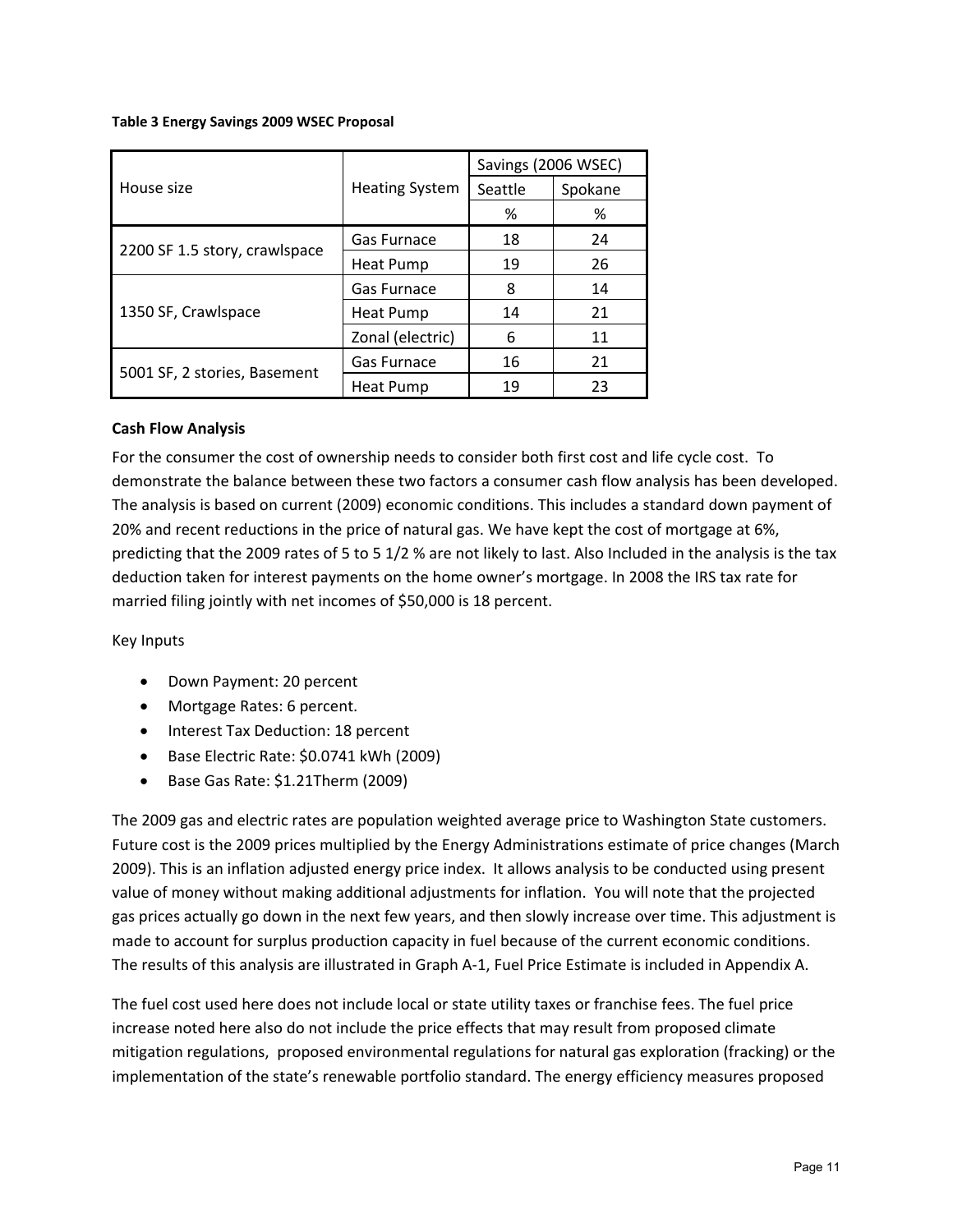here will reduce the risk to consumers of future increases in energy prices that may result from these regulations.

A basic description of the cash flow analysis is this. First it considers the down payment required when the home is purchased. In all our examples we use a 20 percent down payment. This puts the home owner in a negative cash flow position. In future years, the consumer cost is the additional mortgage payments related to the energy efficiency measures, both principal and interest. Savings include the reduced energy cost and the income tax deduction for the home mortgage.

Each year the resulting cash flow position of the home owner is represented as the difference between the cumulative cost and cumulative savings. At the end of the first winter, the consumer will begin to benefit from a reduced cost of ownership. Positive cash flow varies from project to project. But the majority of home buyers will be in a positive cash flow position by the end of the third year of ownership. The down payment will be fully recaptured by this time. Savings will increase as energy cost increase – while the cost of the mortgage will remain the same over time. Figure 2 Example Cash Flow provides an example of the cash flow for a 2200 SF gas heated home located in Seattle. Additional graphs for the other prototypes are included in Appendix A. The simplified cash flow summary for all prototypes is represented in Table 4.



**Figure 2. Example Cash Flow**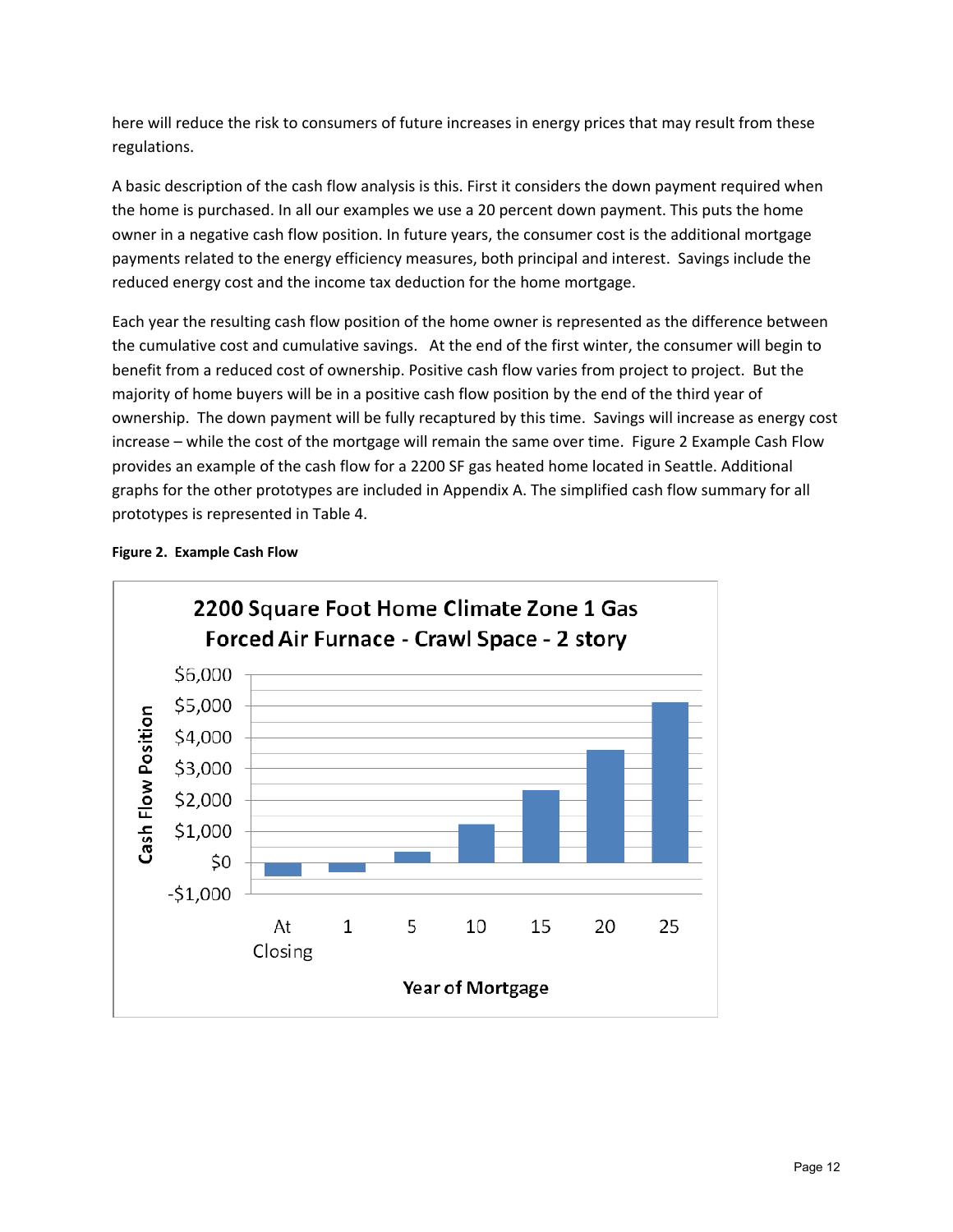# **Table 4 Consumer Cash Flow Summary**

| <b>House size</b>            | <b>Heating</b><br><b>System</b> |                        |       |    | <b>Home Owner Cash Flow</b> |    |       |  |
|------------------------------|---------------------------------|------------------------|-------|----|-----------------------------|----|-------|--|
| <b>Climate Zone 1</b>        |                                 | Year of home ownership |       |    |                             |    |       |  |
|                              |                                 |                        | 5     |    | 10                          |    | 15    |  |
| 2200 SF 2 story, crawlspace  | Gas Furnace                     | \$                     | 352   | \$ | 1241                        | \$ | 2335  |  |
|                              | <b>Heat Pump</b>                | \$<br>178              |       | \$ | 1014                        | \$ | 2051  |  |
| 1350 SF, Crawlspace          | Gas Furnace                     | \$<br>-95              |       | \$ | 105                         | \$ | 376   |  |
|                              | <b>Heat Pump</b>                | \$<br>150              |       | \$ | 652                         | \$ | 1270  |  |
|                              | Zonal (electric)                | \$                     | 10    | \$ | 217                         | \$ | 478   |  |
| 5001 SF, 2 stories, Basement | Gas Furnace                     | \$                     | 731   | \$ | 2101                        | \$ | 3753  |  |
|                              | Heat Pump                       | \$                     | 524   | \$ | 1721                        | \$ | 3168  |  |
| <b>Climate Zone 2</b>        |                                 | Year of home ownership |       |    |                             |    |       |  |
|                              |                                 |                        | 5     |    | 10                          |    | 15    |  |
| 2200 SF 2 story, crawlspace  | Gas Furnace                     | \$                     | 506   | \$ | 1940                        | \$ | 3718  |  |
|                              | Heat Pump                       | \$                     | 631   | \$ | 2394                        | \$ | 4540  |  |
| 1350 SF, Crawlspace          | Gas Furnace                     | \$                     | $-35$ | \$ | 398                         | \$ | 963   |  |
|                              | Heat Pump                       | \$                     | 549   | \$ | 1667                        | \$ | 3010  |  |
|                              | Zonal (electric)                | \$                     | 81    | \$ | 546                         | \$ | 1,126 |  |
| 5001 SF, 2 stories, Basement | <b>Gas Furnace</b>              | \$                     | 824   | \$ | 2687                        | \$ | 4964  |  |
|                              | <b>Heat Pump</b>                | \$                     | 962   | \$ | 2976                        | \$ | 5451  |  |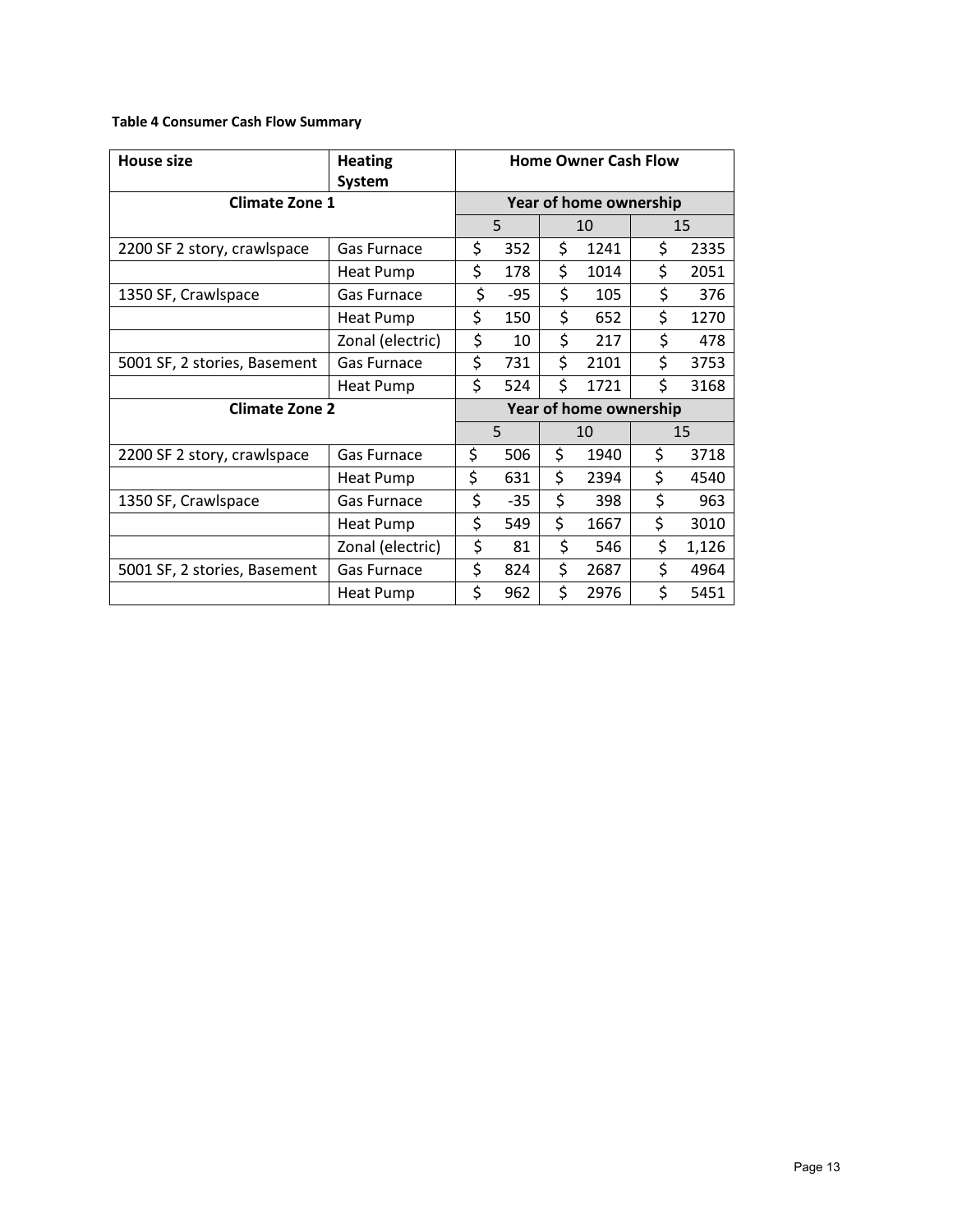

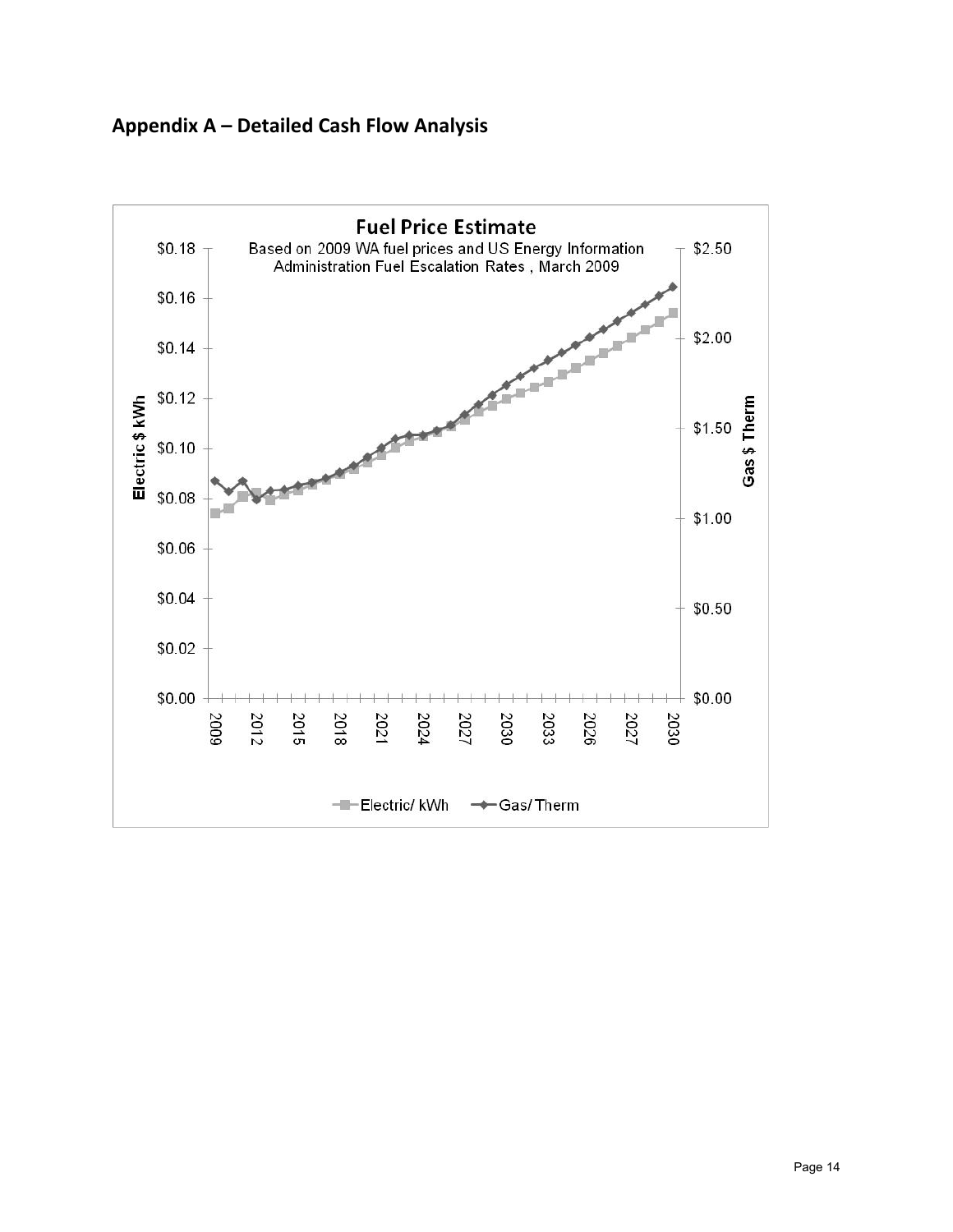# **Incremental Cost above the existing code (2006 WSEC)**

| <b>Measure</b>                  | Cost        | Data Source                                                            |
|---------------------------------|-------------|------------------------------------------------------------------------|
| Window U-0.32                   | \$0.00      | U-0.32 windows are currently available as the lowest cost code         |
|                                 |             | compliance window package.                                             |
| R-49 Standard<br>Ceiling        | \$0.22 SF   | NPCC Sixth Power Plan, Support documentation                           |
| Walls<br>$R-19+R5$              | \$0.87 SF   | NPCC Sixth Power Plan, Support documentation                           |
| <b>Below Grade Slab Thermal</b> | \$0.90 LF   | NPCC Sixth Power Plan, Support documentation. For basement             |
| Break                           |             | homes only.                                                            |
| <b>Blower Door Test</b>         | \$200       | NPCC Sixth Power Plan, Support documentation                           |
|                                 | Home        |                                                                        |
| <b>HVAC System</b>              |             |                                                                        |
| Heat Pump Lock Out Control      | \$90 Home   | NPCC Sixth Power Plan, Support documentation                           |
| <b>Duct Testing</b>             | \$350       | NPCC Sixth Power Plan, Support documentation This measure is           |
|                                 | Home        | already adopted into the code. But it has been included as a cost for  |
|                                 |             | the 2010 analysis.                                                     |
| <b>Interior Duct Placement</b>  | \$300       | NPCC Sixth Power Plan, Support documentation Interior duct             |
|                                 | Home        | placement cost \$650. But duct testing is not required when all ducts  |
|                                 |             | are inside the heated space, resulting in an incremental cost of       |
|                                 |             | \$300.                                                                 |
|                                 |             | Builders have noted that there is no incremental cost in several       |
|                                 |             | interviews, including: Mark Frankel, Dave Baylon, Mike Lubliner,       |
|                                 |             | Residential Energy Conservation Evaluation: Cost Effectiveness of      |
|                                 |             | <b>Energy Conservation Measures in New Residential Construction in</b> |
|                                 |             | Washington State, Ecotope, 1995 Ryan Kerr, Building America            |
|                                 |             | Kentlake Highlands (Kent, WA) Quadrant Homes Study, BIRA, 2008.        |
| 90+ AFUE Furnace                | \$505. Unit | US DOE Standards Technical Support Document for Furnaces and           |
|                                 |             | Boilers, Sept 2007. Retail installed cost for replacement              |
|                                 |             | \$693, less 1.37 markup \$506. Lower cost have been noted, web         |
|                                 |             | store, same brand same store incremental cost for a Goodman            |
|                                 |             | Furnace \$172.                                                         |
| 8.5 HSPF Heat Pump              | \$742. Unit | NPCC Sixth Power Plan, Support documentation                           |
| Lighting Pin based Luminaires   | \$4.50      | 50 percent of all sockets to include the pin based sockets and high    |
|                                 | Socket      | efficiency lamp. Cost based on 1.95 for the socket conversion          |
|                                 |             | (lockit-socket) and \$3.45 incremental cost for the high efficiency    |
|                                 |             | lamp.                                                                  |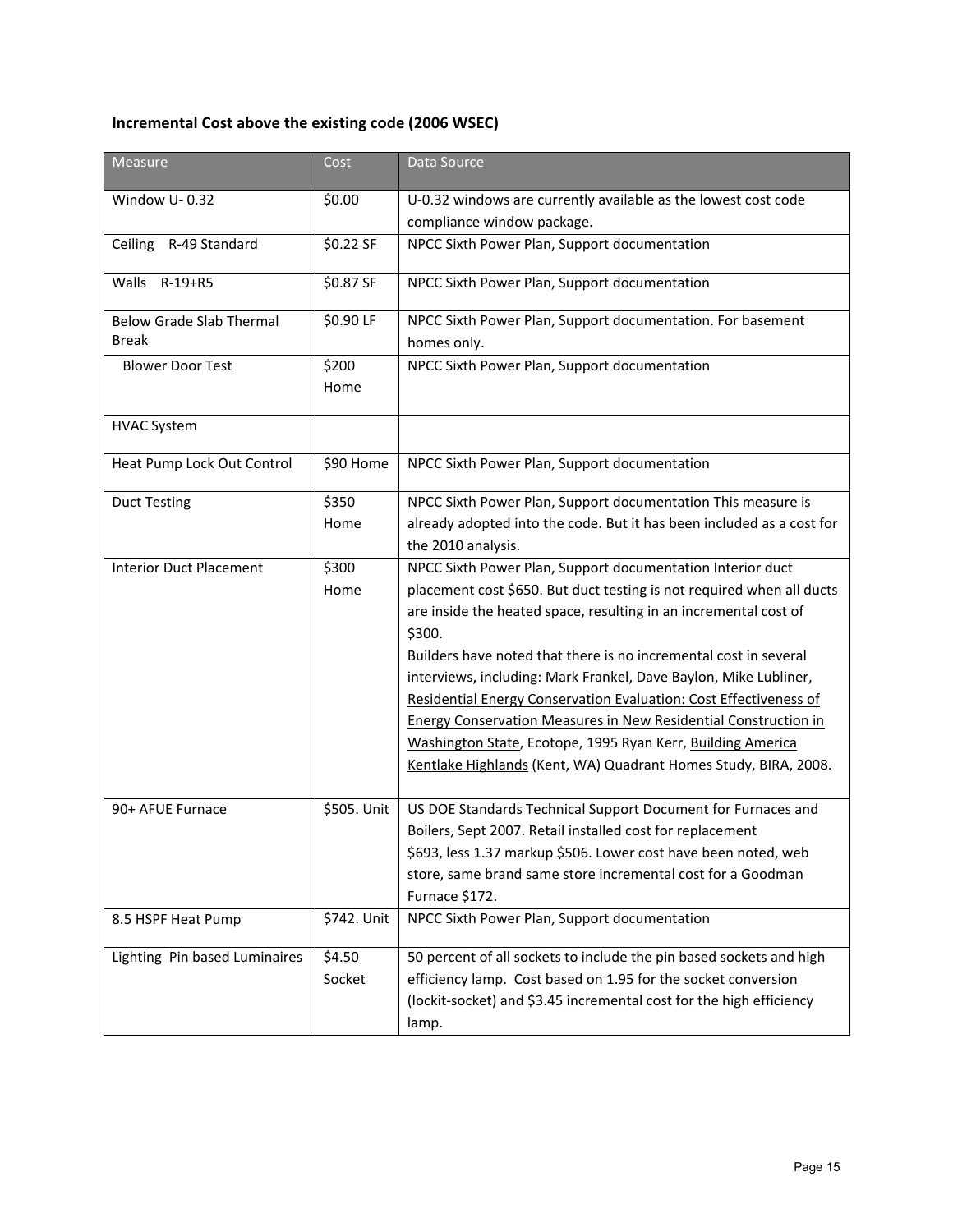### **1350 Square Foot Home Climate Zone 1 Electric Resistance Heating ‐ Crawl Space Using Prescriptive Options**

| <b>Upgrades To Base Code</b>                   | 2006 Code           | 2009 Proposed | Unit Cost                                   | Cost                                             |
|------------------------------------------------|---------------------|---------------|---------------------------------------------|--------------------------------------------------|
| Window                                         | $\overline{U}$ 0.35 | U.032         | $\overline{\$}$<br>$\overline{\phantom{a}}$ | $\overline{0}$                                   |
| Attic                                          | R-38                | $R-49$        | \$<br>0.22                                  | \$<br>297                                        |
| Infiltration                                   | Prescriptive        | Tested        | \$<br>200.00                                | \$<br>200                                        |
| Lighting - 50% High Efficiency Luminaires      |                     |               | \$4.50                                      | \$<br>99                                         |
|                                                |                     |               |                                             |                                                  |
|                                                |                     |               |                                             |                                                  |
|                                                |                     |               |                                             |                                                  |
|                                                |                     |               |                                             |                                                  |
|                                                |                     |               |                                             |                                                  |
| Chapter 9 (NO credits required for small home) |                     |               |                                             |                                                  |
|                                                |                     |               |                                             |                                                  |
|                                                |                     |               |                                             |                                                  |
|                                                |                     |               |                                             |                                                  |
|                                                |                     |               |                                             |                                                  |
| <b>Sub Total</b>                               |                     |               |                                             | $\, \, \raisebox{12pt}{$\scriptstyle \$}$<br>596 |
| Overhead + taxes                               |                     |               |                                             | 1.37                                             |
| <b>Total</b>                                   |                     |               |                                             | $$\mathfrak{s}$$<br>817                          |
|                                                |                     |               |                                             |                                                  |
| Cost per Square Foot                           |                     |               |                                             | $\,$<br>0.60                                     |

| <b>Energy Savings</b> |               | <b>Original</b> |
|-----------------------|---------------|-----------------|
|                       | <b>Therms</b> |                 |
|                       | <b>lkWh</b>   | 941             |



Small electric resistance heated homes represent about 3% of WA new housing stock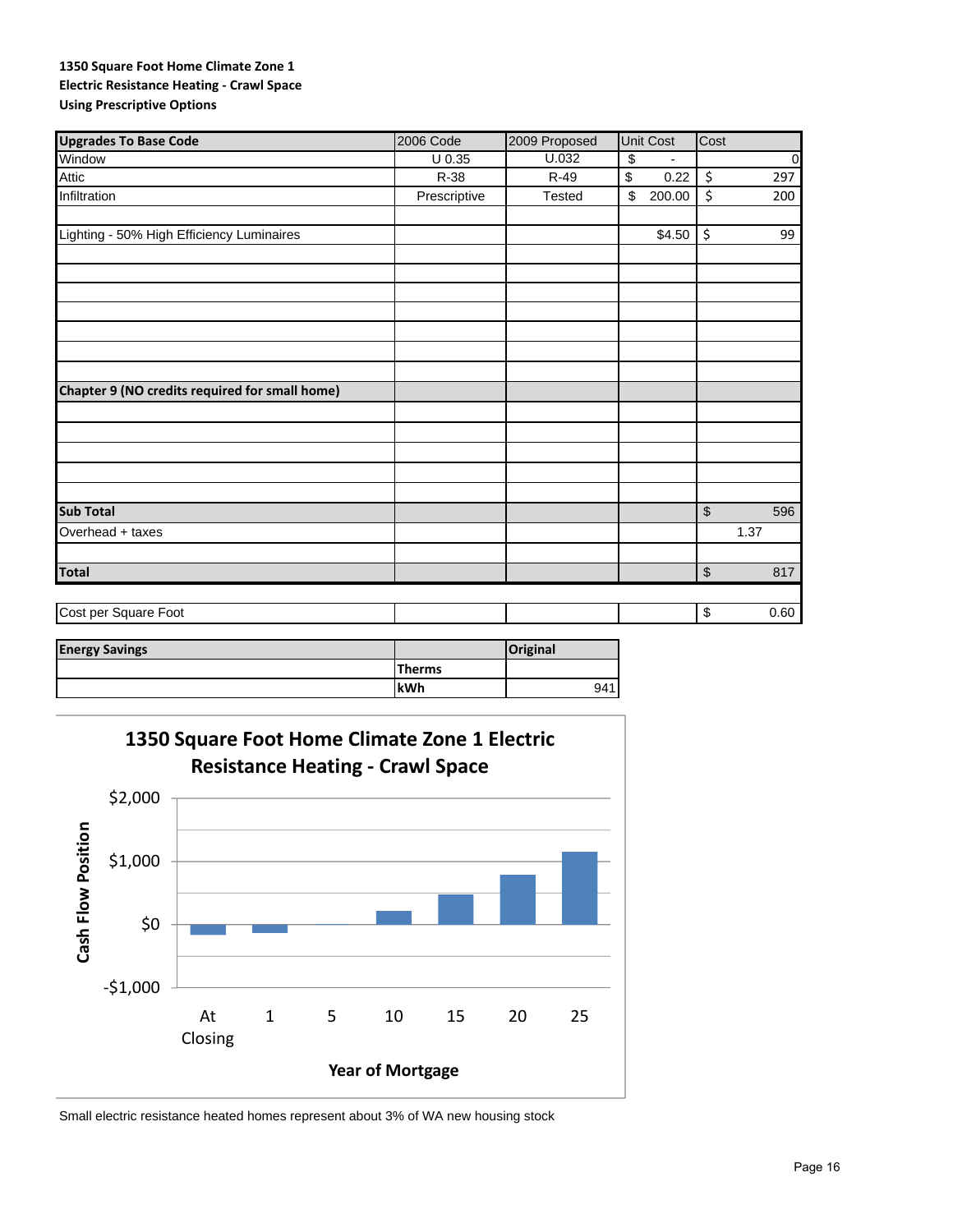### **1350 Square Foot Home Climate Zone 2 Electric Resistance Heating ‐ Crawl Space Using Prescriptive Options**

| 2006 Code    |               |                                                     | Cost                    |                                                |
|--------------|---------------|-----------------------------------------------------|-------------------------|------------------------------------------------|
| U 0.30       | U 0.32        | $\overline{\mathbf{e}}$<br>$\overline{\phantom{a}}$ | \$                      | $\overline{\phantom{a}}$                       |
| $R-49$       | R-49          | \$                                                  | \$                      | $\overline{\phantom{0}}$                       |
| Prescriptive | <b>Tested</b> |                                                     | \$                      | 200                                            |
|              |               |                                                     |                         |                                                |
| R-21 int     | R 19+R5       | \$<br>0.87                                          | \$                      | 843                                            |
|              |               |                                                     |                         |                                                |
|              |               |                                                     |                         |                                                |
|              |               |                                                     |                         |                                                |
|              |               |                                                     | \$                      | 109                                            |
|              |               |                                                     |                         |                                                |
|              |               |                                                     |                         |                                                |
|              |               |                                                     |                         |                                                |
|              |               |                                                     |                         |                                                |
|              |               |                                                     |                         | 1,152                                          |
|              |               |                                                     |                         | 1.37                                           |
|              |               |                                                     |                         |                                                |
|              |               |                                                     |                         | 1,578                                          |
|              |               |                                                     | \$                      | 1.17                                           |
|              |               |                                                     | 2009 Proposed Unit Cost | \$200.00<br>\$4.95<br>$\sqrt{2}$<br>$\sqrt{2}$ |

| <b>Energy Savings</b> |               | <b>Orginal</b> |
|-----------------------|---------------|----------------|
|                       | <b>Therms</b> |                |
|                       | kWh           | 1970           |



Small electric resistance heated homes represent about 3% of WA new housing stock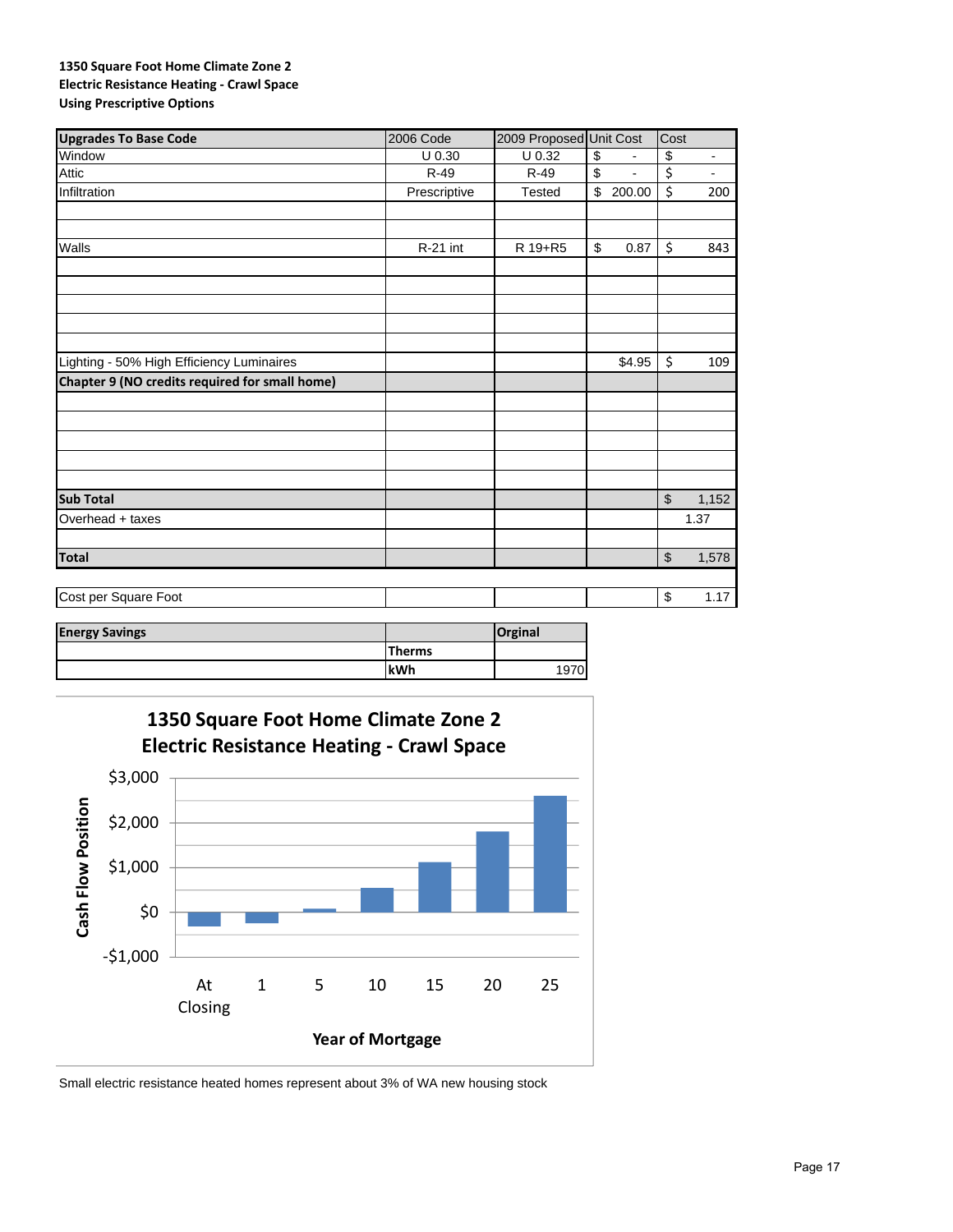### **1350 Square Foot Home Climate Zone 1 Gas Forced Air Furnace ‐ Crawl Space Using Prescriptive Options**

| <b>Upgrades To Base Code</b>                   | 2006 Code    | 2009 Proposed | Unit Cost            | <b>Total Cost</b>              |
|------------------------------------------------|--------------|---------------|----------------------|--------------------------------|
| Windows                                        | $U - 0.35$   | $U - 0.032$   | \$<br>$\blacksquare$ | \$<br>$\overline{\phantom{a}}$ |
| <b>Attic</b>                                   | R-38         | R-49          | \$<br>0.22           | \$<br>297                      |
| Infiltration                                   | Prescriptive | <b>Tested</b> | \$<br>200.00         | \$<br>200                      |
|                                                |              |               |                      |                                |
|                                                |              |               |                      |                                |
| Duct Sealing (passed 2008)                     | <b>NR</b>    | 6% Max        | \$<br>350.00         | \$<br>350                      |
|                                                |              |               |                      |                                |
|                                                |              |               |                      |                                |
|                                                |              |               |                      |                                |
|                                                |              |               |                      |                                |
|                                                |              |               |                      |                                |
|                                                |              |               |                      |                                |
| Lighting - 50% High Efficiency Luminaires      |              |               | \$4.50               | \$<br>99                       |
| Chapter 9 (NO credits required for small home) |              |               |                      |                                |
|                                                |              |               |                      |                                |
|                                                |              |               |                      |                                |
|                                                |              |               |                      |                                |
|                                                |              |               |                      |                                |
| <b>Sub Total</b>                               |              |               |                      | \$<br>946                      |
| Overhead + taxes                               |              |               |                      | 1.37                           |
|                                                |              |               |                      |                                |
| <b>Total</b>                                   |              |               |                      | \$<br>1,296                    |
|                                                |              |               |                      |                                |
| Cost per Square Foot                           |              |               |                      | \$<br>0.96                     |
|                                                |              |               |                      |                                |

| <b>Energy Savings</b> |               |     |
|-----------------------|---------------|-----|
|                       | <b>Therms</b> | 35  |
|                       | <b>lkWh</b>   | 710 |



Small gas heated homes represent about 2% of WA new housing stock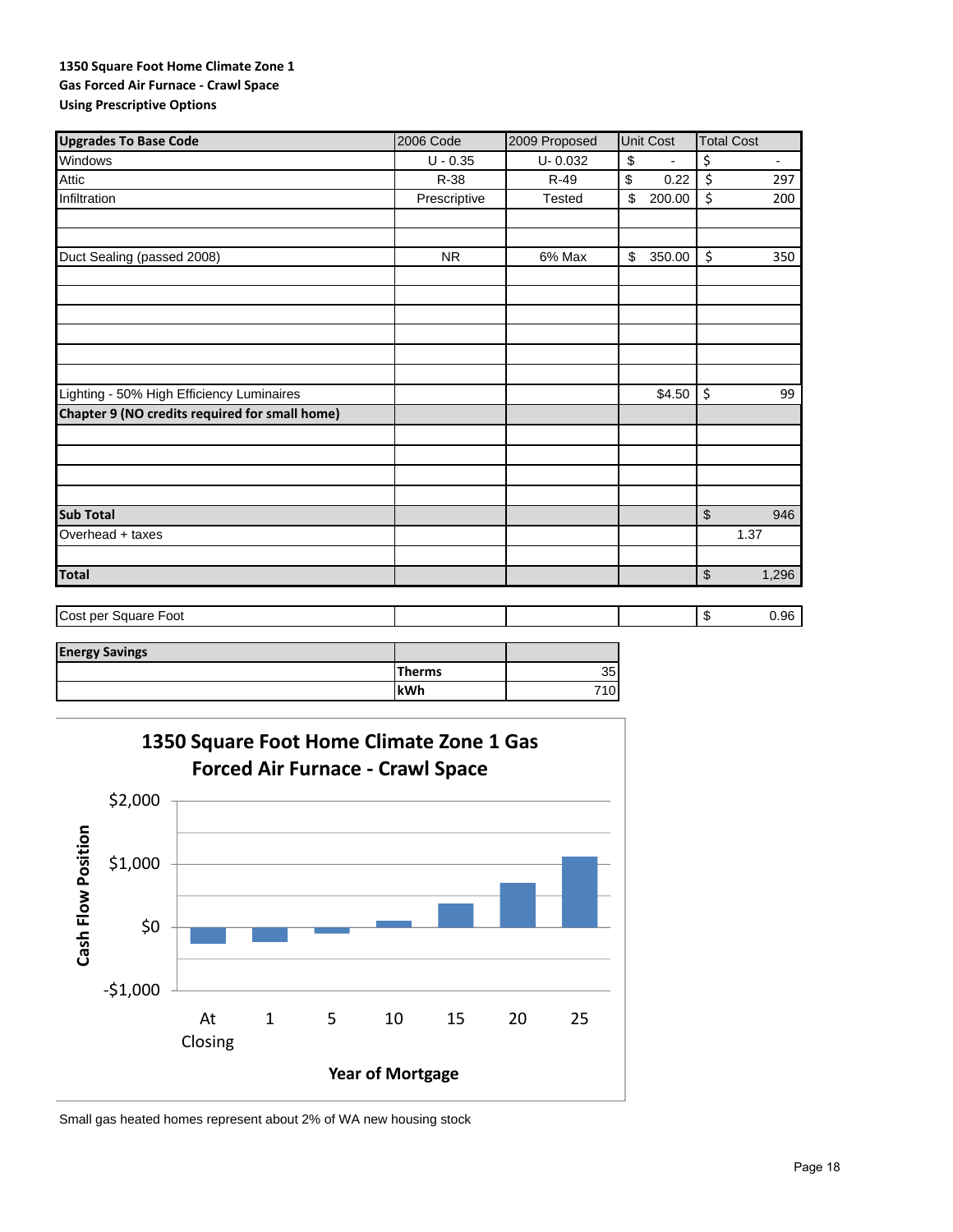### **1350 Square Foot Home Climate Zone 2 Gas Forced Air Furnace ‐ Crawl Space Using Prescriptive Options**

| <b>Upgrades To Base Code</b>                     | 2006 Code    | 2009 Proposed | Unit Cost                      | <b>Total Cost</b>              |
|--------------------------------------------------|--------------|---------------|--------------------------------|--------------------------------|
| Window                                           | $U$ 0.30     | $U$ 0.32      | \$<br>$\overline{\phantom{a}}$ | \$<br>$\overline{\phantom{a}}$ |
| Attic                                            | R-49         | $R-49$        |                                | \$<br>÷.                       |
| Infiltration                                     | Prescriptive | <b>Tested</b> | \$<br>200.00                   | $\zeta$<br>200                 |
|                                                  |              |               |                                |                                |
|                                                  |              |               |                                |                                |
| Duct Sealing (passed 2008)                       | <b>NR</b>    | 6% Max        | \$<br>350.00                   | \$<br>350                      |
| Walls                                            | R-21 int     | R 19+R5       | 0.87<br>\$                     | \$<br>843                      |
|                                                  |              |               |                                |                                |
|                                                  |              |               |                                |                                |
|                                                  |              |               |                                |                                |
| Lighting - 50% High Efficiency Luminaires        |              |               | \$4.50                         | \$<br>99                       |
| Chapter 9 (1 NO credits required for small home) |              |               |                                |                                |
|                                                  |              |               |                                |                                |
|                                                  |              |               |                                |                                |
|                                                  |              |               |                                |                                |
| <b>Sub Total</b>                                 |              |               |                                | \$<br>1,492                    |
| Overhead + taxes                                 |              |               |                                | 1.37                           |
|                                                  |              |               |                                |                                |
| <b>Total</b>                                     |              |               |                                | \$<br>2,044                    |
| Cost per Square Foot                             |              |               |                                | \$<br>1.51                     |
|                                                  |              |               |                                |                                |

| <b>Energy Savings</b> |               |     |
|-----------------------|---------------|-----|
|                       | <b>Therms</b> | '01 |
|                       | kWh           | 744 |



Small gas heated homes represent about 2% of WA new housing stock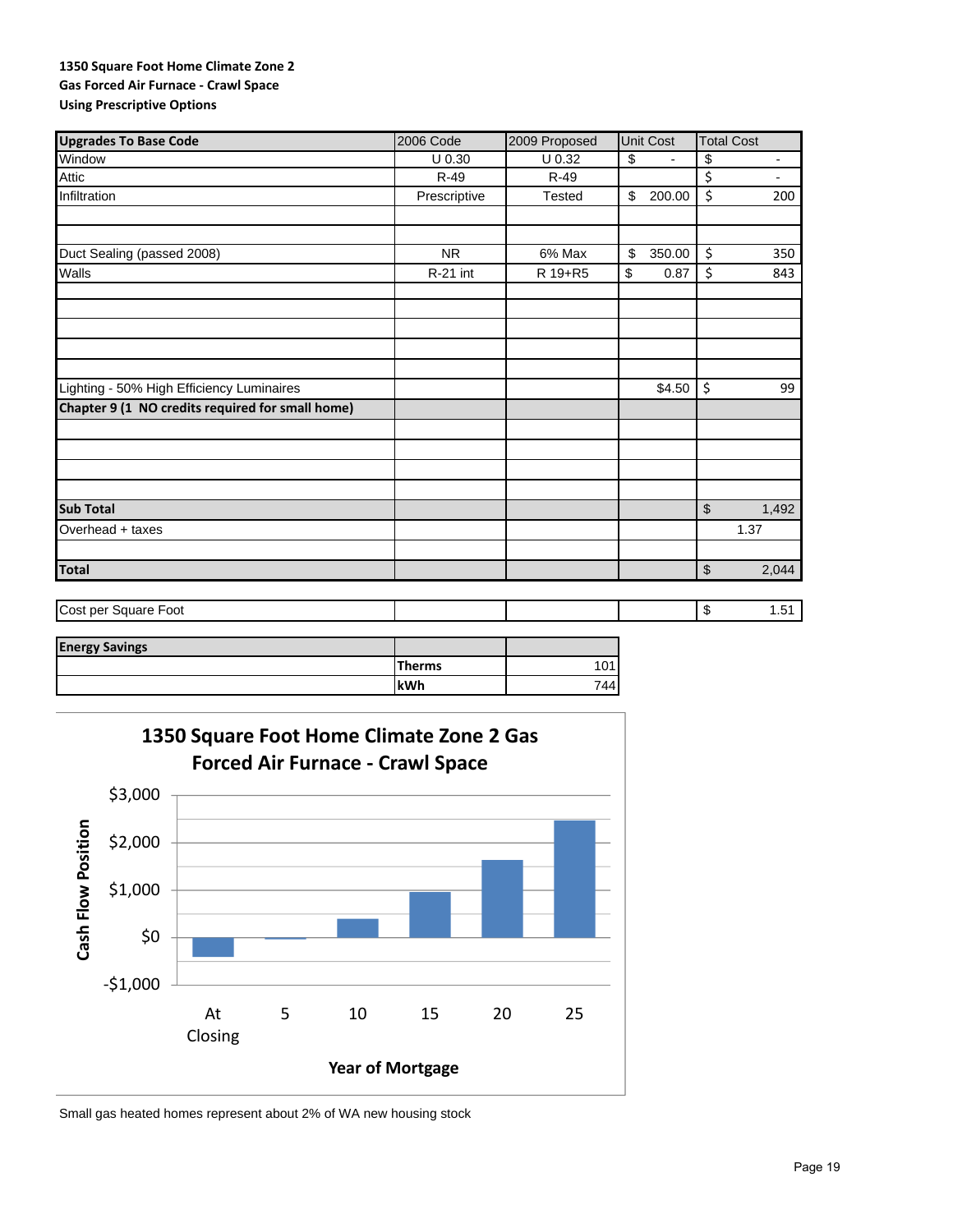### **1350 Square Foot Home ‐ Seattle Heat Pump ‐ Crawl Space Using Prescriptive Options**

| <b>Upgrades To Base Code</b>                   | <b>2006 Code</b> | 2009 Proposed      | Unit Cost    | <b>Total Cost</b>                |
|------------------------------------------------|------------------|--------------------|--------------|----------------------------------|
| <b>Windows</b>                                 | $U - 0.35$       | $U - 0.032$        | \$           |                                  |
| Attic                                          | R-38             | $R-49$             | \$<br>0.22   | \$<br>297                        |
| Infiltration                                   | Prescriptive     | <b>Tested</b>      | 200.00<br>\$ | \$<br>200                        |
|                                                |                  |                    |              |                                  |
|                                                |                  |                    |              |                                  |
| Duct Sealing, (Adopted 2008)                   | <b>NR</b>        | 6% Max             | \$<br>350.00 | \$<br>350                        |
| Heat Pump Lock Out                             |                  |                    |              | \$<br>90                         |
|                                                |                  |                    |              |                                  |
|                                                |                  |                    |              |                                  |
|                                                |                  |                    |              |                                  |
|                                                |                  |                    |              |                                  |
|                                                |                  |                    |              |                                  |
| Lighting - 50% High Efficiency Luminaires      |                  |                    | \$4.50       | \$<br>99                         |
| Chapter 9 (NO credits required for small home) |                  |                    |              |                                  |
|                                                |                  |                    |              |                                  |
|                                                |                  |                    |              |                                  |
|                                                |                  |                    |              |                                  |
|                                                |                  |                    |              |                                  |
| <b>Sub Total</b>                               |                  |                    |              | $\sqrt[6]{\frac{1}{2}}$<br>1,036 |
| Overhead + taxes                               |                  |                    |              | 1.37                             |
|                                                |                  |                    |              |                                  |
|                                                |                  |                    |              |                                  |
| <b>Total</b>                                   |                  |                    |              | $\,$<br>1,419                    |
|                                                |                  |                    |              |                                  |
| Cost per Square Foot                           |                  |                    |              | \$<br>1.06                       |
|                                                |                  |                    |              |                                  |
| Energy Covings                                 |                  | I <sub>histo</sub> |              |                                  |

| <b>Energy Savings</b> |        | <b>Units</b> |
|-----------------------|--------|--------------|
|                       | 'herms |              |
|                       | kWh    | 964          |
|                       |        |              |



Small heat pump homes represent less than 1% of WA new housing stock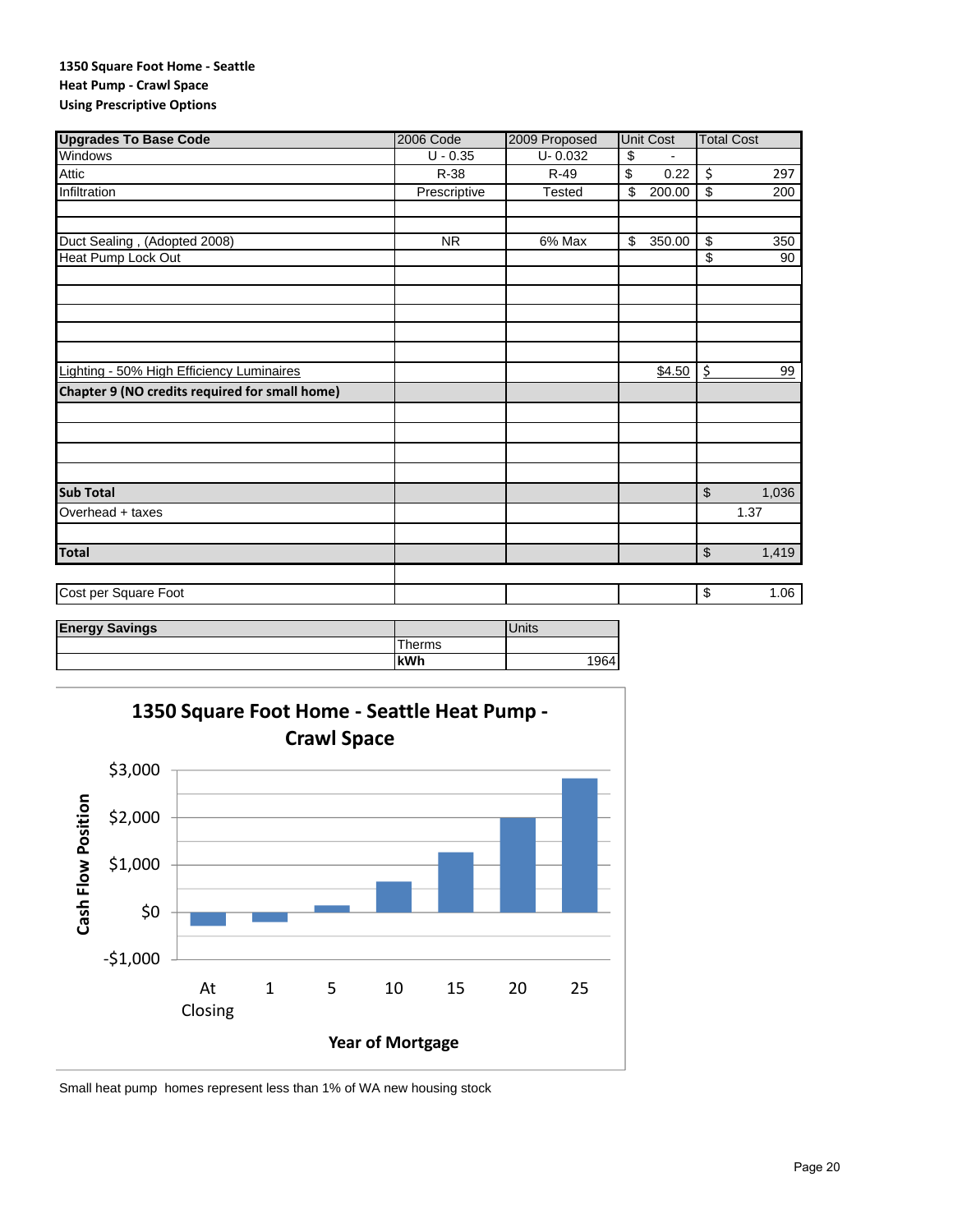### **1350 Square Foot Home ‐ Spokane Heat Pump ‐ Crawl Space Using Prescriptive Options**

| <b>Upgrades To Base Code</b>                          | <b>2006 Code</b> | 2009 Proposed        | <b>Unit Cost</b> | <b>Total Cost</b> |                          |
|-------------------------------------------------------|------------------|----------------------|------------------|-------------------|--------------------------|
| Window                                                | $U$ 0.30         | U 0.32               | \$               | \$                | $\overline{\phantom{a}}$ |
| Attic                                                 | $R-49$           | $R-49$               |                  |                   |                          |
| Infiltration                                          | Prescriptive     | <b>Tested</b>        | \$<br>200.00     | $\overline{\$}$   | 200                      |
|                                                       |                  |                      |                  | \$                | $\overline{\phantom{a}}$ |
| Duct Sealing, (Base Case, Not required CH 9 Option 2) | <b>NR</b>        | $\overline{6\%}$ Max | \$<br>350.00     | \$                | 350                      |
| Heat Pump Lock Out                                    |                  |                      |                  | \$                | 90                       |
| Walls                                                 | R-21 int         | R 19+R5              | \$<br>0.87       | \$                | 843                      |
|                                                       |                  |                      |                  |                   |                          |
|                                                       |                  |                      |                  |                   |                          |
| Lighting - 50% High Efficiency Luminaires             |                  |                      | \$4.50           | \$                | 99                       |
| Chapter 9 (NO credits required for small home)        |                  |                      |                  |                   |                          |
|                                                       |                  |                      |                  |                   |                          |
|                                                       |                  |                      |                  |                   |                          |
|                                                       |                  |                      |                  |                   |                          |
|                                                       |                  |                      |                  |                   |                          |
| <b>Sub Total</b>                                      |                  |                      |                  | \$                | 1,582                    |
| Overhead + taxes                                      |                  |                      |                  | 1.37              |                          |
|                                                       |                  |                      |                  |                   |                          |
| <b>Total</b>                                          |                  |                      |                  | \$                | 2,167                    |
| Cost per Square Foot                                  |                  |                      |                  | \$                | 1.61                     |
|                                                       |                  |                      |                  |                   |                          |
| F.a<br>$\sim$ 0.4 $\sim$                              |                  | <b>The Sec</b>       |                  |                   |                          |

| <b>Energy Savings</b> |       | Units |
|-----------------------|-------|-------|
|                       | herms |       |
|                       | kWh   | 3800  |



Small heat pump homes represent less than 1% of WA new housing stock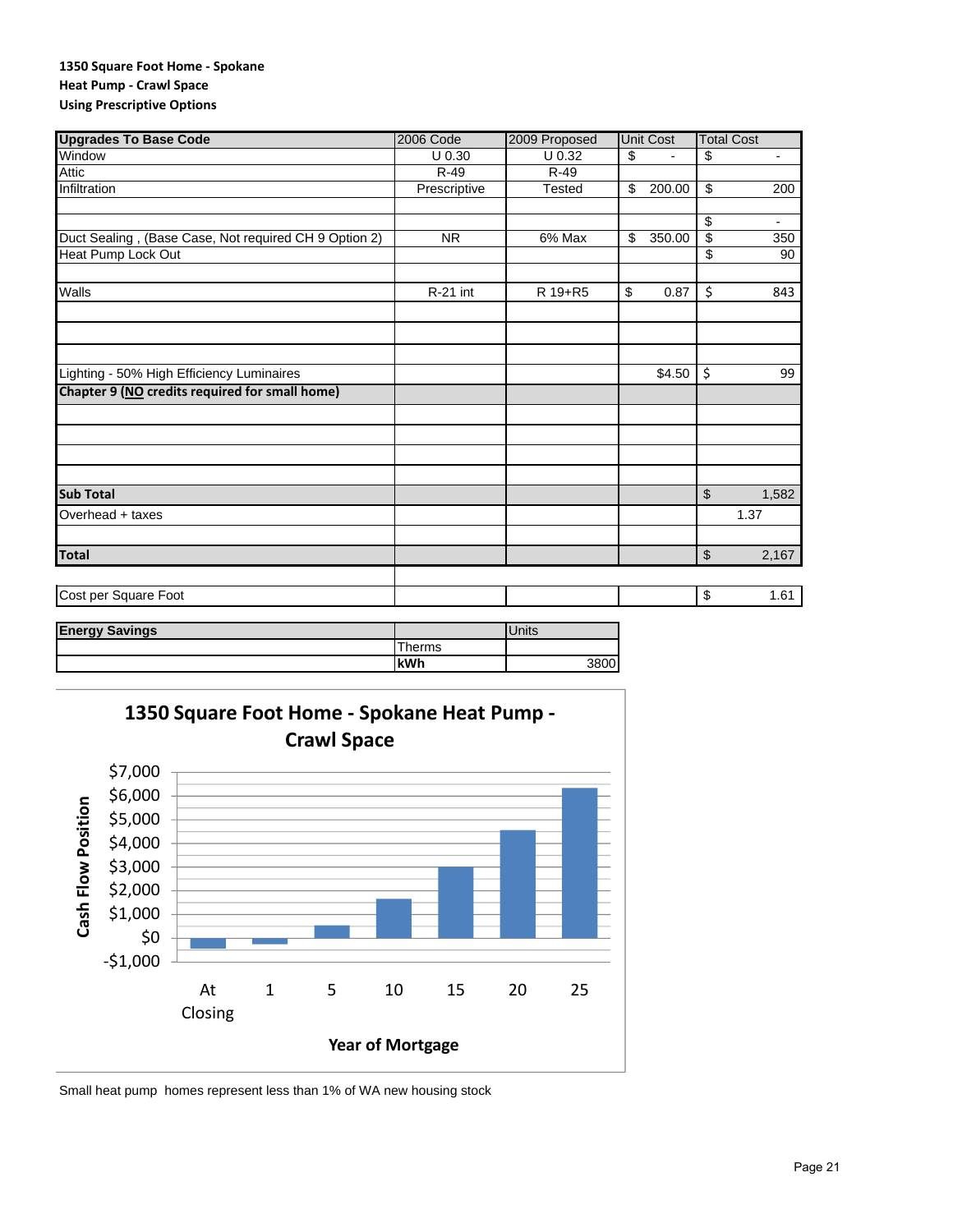### **2200 Square Foot Home Climate Zone 1 Gas Forced Air Furnace ‐ Crawl Space ‐ 2 story Using Prescriptive Options**

| <b>Upgrades To Base Code</b>              | <b>2006 Code</b> | 2009 Proposed | <b>Unit Cost</b> | <b>Total Cost</b>       |                          |
|-------------------------------------------|------------------|---------------|------------------|-------------------------|--------------------------|
| Windows                                   | $U - 0.35$       | $U - 0.032$   | \$               | \$                      | $\overline{\phantom{a}}$ |
| Attic                                     | R-38             | $R-49$        | \$<br>0.22       | \$                      | 392                      |
| Infiltration                              | Prescriptive     | <b>Tested</b> | \$<br>200.00     | \$                      | 200                      |
|                                           |                  |               |                  |                         |                          |
| <b>Duct Sealing</b>                       |                  | 6% Max        | \$<br>350.00     | \$                      | 350                      |
|                                           |                  |               |                  |                         |                          |
|                                           |                  |               |                  |                         |                          |
|                                           |                  |               |                  |                         |                          |
|                                           |                  |               |                  |                         |                          |
| Lighting - 50% High Efficiency Luminaires |                  |               | \$4.50           | \$                      | 167                      |
| Chapter 9 (1 credits required)            |                  |               |                  |                         |                          |
| Option 1a, High Efficiency Equpment       | 80 % AFUE        | 92% AFUE      | 505.00<br>\$     | \$                      | 505                      |
|                                           |                  |               |                  |                         |                          |
|                                           |                  |               |                  |                         |                          |
| <b>Sub Total</b>                          |                  |               |                  | $\sqrt[6]{\frac{1}{2}}$ | 1,614                    |
| Overhead + taxes                          |                  |               |                  | 1.37                    |                          |
| <b>Total</b>                              |                  |               |                  | $\sqrt[6]{\frac{1}{2}}$ | 2,210                    |
|                                           |                  |               |                  |                         |                          |
| Cost per Square Foot                      |                  |               |                  | \$                      | 1.00                     |
| <b>Enorgy Covings</b>                     |                  |               |                  |                         |                          |

| <b>Energy Savings</b> |               |                 |
|-----------------------|---------------|-----------------|
|                       | <b>Therms</b> | 154             |
|                       | <b>kWh</b>    | 33 <sup>5</sup> |



Medium size gas heated homes represent about 74% of new WA homes.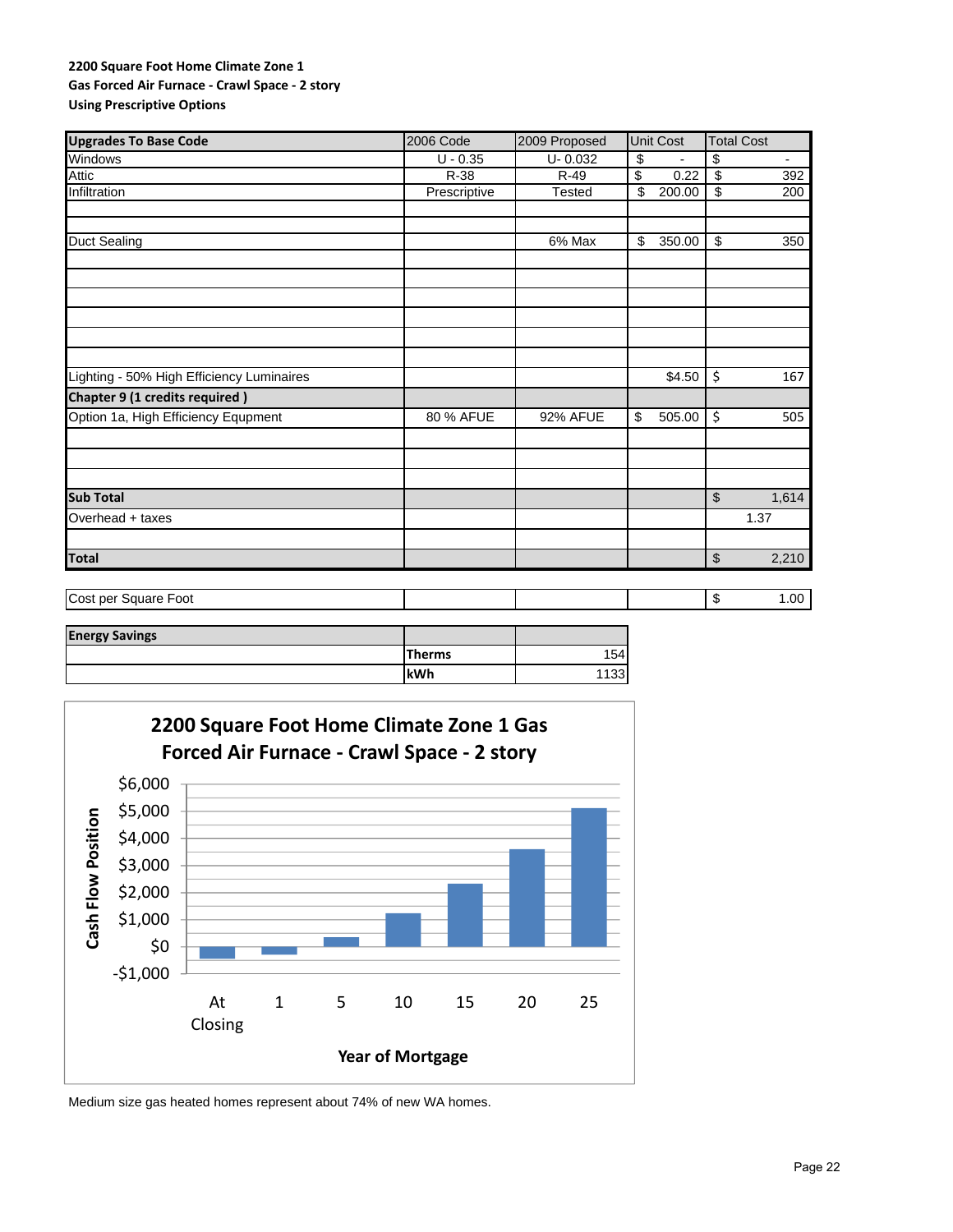### **2200 Square Foot Home Climate Zone 1 Heat Pump ‐ Crawl Space ‐ 2 story Using Prescriptive Options**

| <b>Upgrades To Base Code</b>               | 2006 Code    | 2009 Proposed | <b>Unit Cost</b> | <b>Total Cost</b>       |                          |
|--------------------------------------------|--------------|---------------|------------------|-------------------------|--------------------------|
| Window                                     | $U$ 0.35     | $U - 0.32$    | \$               | \$                      | $\overline{\phantom{a}}$ |
| Attic                                      | R-38         | R-49          | \$<br>0.22       | \$                      | 392                      |
| Infiltration                               | Prescriptive | <b>Tested</b> | \$<br>200.00     | \$                      | 200                      |
|                                            |              |               |                  |                         |                          |
|                                            |              |               |                  | $\overline{\mathbf{S}}$ | $\overline{\phantom{a}}$ |
| Duct Sealing, (not required CH 9 Option 2) | <b>NR</b>    | 6% Max        | \$<br>350.00     | \$                      | 350                      |
| Heat Pump Lock Out                         |              |               |                  | \$                      | 90                       |
|                                            |              |               |                  |                         |                          |
|                                            |              |               |                  |                         |                          |
|                                            |              |               |                  |                         |                          |
| Lighting - 50% High Efficiency Luminaires  |              |               | \$4.50           | \$                      | 167                      |
| Chapter 9 (1 credits required)             |              |               |                  |                         |                          |
| Option 1a, High Efficiency Equipment       | 7.7 HSPF     | 8.5 HSPF      | 762.00<br>\$     | \$                      | 762                      |
|                                            |              |               |                  |                         |                          |
|                                            |              |               |                  |                         |                          |
| <b>Sub Total</b>                           |              |               |                  | \$                      | 1,961                    |
| Overhead + taxes                           |              |               |                  | 1.37                    |                          |
|                                            |              |               |                  |                         |                          |
| <b>Total</b>                               |              |               |                  | \$                      | 2,686                    |
| Cost per Square Foot                       |              |               |                  | \$                      | 1.22                     |
| <b>Energy Savings</b>                      |              |               |                  |                         |                          |

| <b>Energy Savings</b> |               |      |
|-----------------------|---------------|------|
|                       | <b>Therms</b> |      |
|                       | <b>kWh</b>    | 3454 |



Medium size heat pump homes represent about 8% of WA new housing stock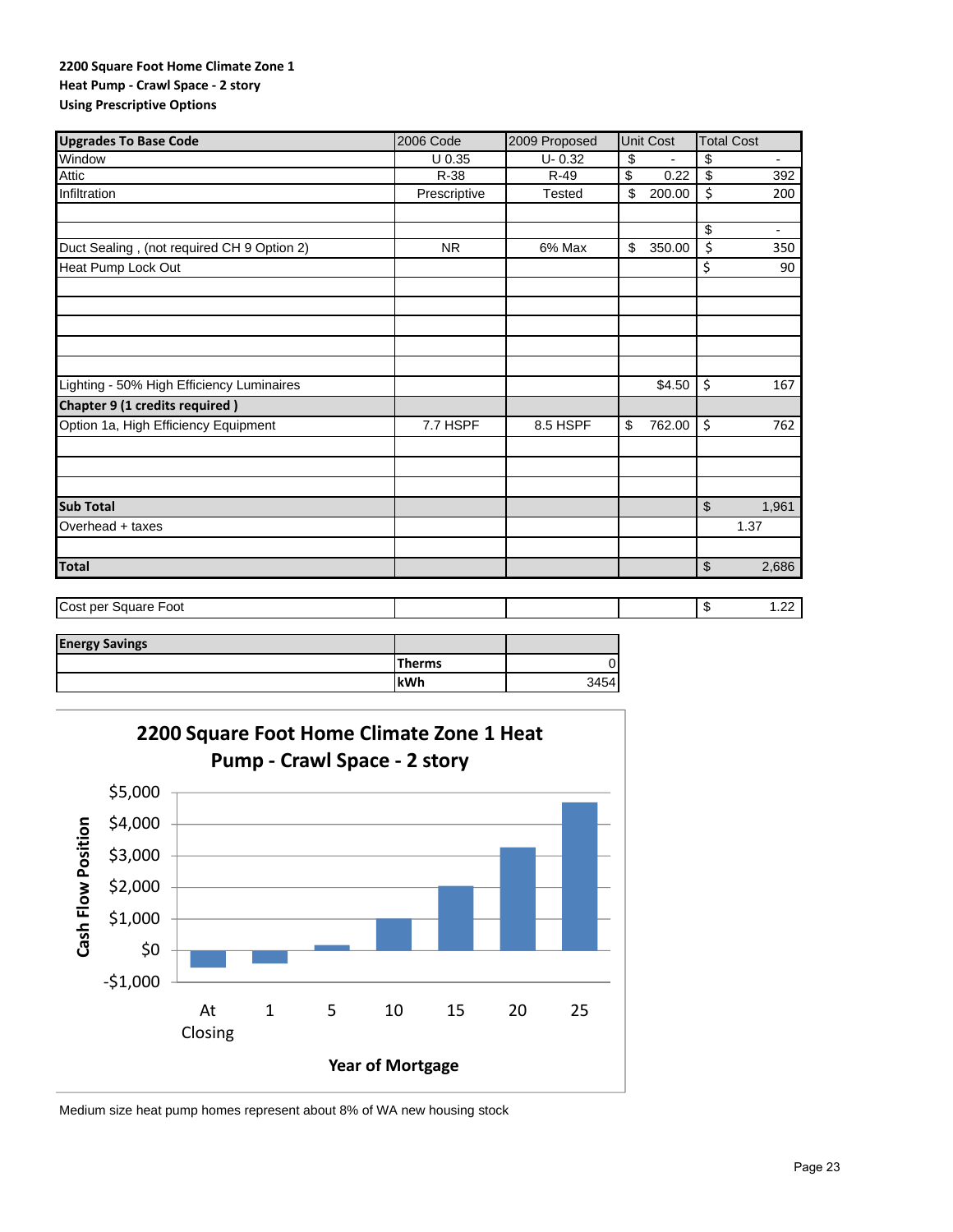### **2200 Square Foot Home Climate Zone 2 Gas Forced Air Furnace ‐ Crawl Space ‐ 2 story Using Prescriptive Options**

| <b>Upgrades To Base Code</b>              | 2006 Code    | 2009 Proposed   | <b>Unit Cost</b>               | <b>Total Cost</b>              |
|-------------------------------------------|--------------|-----------------|--------------------------------|--------------------------------|
| Window                                    | $U$ 0.30     | U 0.32          | \$<br>-                        | \$<br>$\overline{\phantom{a}}$ |
| <b>Attic</b>                              | R-49         | $R-49$          | \$<br>$\overline{\phantom{0}}$ | \$<br>$\blacksquare$           |
| Infiltration                              | Prescriptive | <b>Tested</b>   | \$<br>200.00                   | \$<br>200                      |
|                                           |              |                 |                                |                                |
|                                           |              |                 |                                | \$<br>$\overline{\phantom{a}}$ |
| Duct Sealing (adopted 2008)               |              | 6% Max          | \$<br>350.00                   | \$<br>350                      |
|                                           |              |                 |                                |                                |
|                                           |              |                 |                                |                                |
|                                           |              |                 |                                |                                |
| Walls                                     | R-21 int     | R 19+R5         | \$<br>0.87                     | \$<br>1,618                    |
|                                           |              |                 |                                |                                |
| Lighting - 50% High Efficiency Luminaires |              |                 | \$4.50                         | \$<br>167                      |
| <b>Chapter 9 (1 credits required)</b>     |              |                 |                                |                                |
| Option 1a, High Efficiency Equpment       | 80 % AFUE    | <b>92% AFUE</b> | \$<br>505.00                   | \$<br>505                      |
|                                           |              |                 |                                |                                |
|                                           |              |                 |                                |                                |
| <b>Sub Total</b>                          |              |                 |                                | $\$\$<br>2,840                 |
|                                           |              |                 |                                | 1.37                           |
| Overhead + taxes                          |              |                 |                                |                                |
| <b>Total</b>                              |              |                 |                                | $\,$<br>3,890                  |
|                                           |              |                 |                                |                                |
| Cost per Square Foot                      |              |                 |                                | \$<br>1.77                     |

| <b>Energy Savings</b> |               |      |
|-----------------------|---------------|------|
|                       | <b>Therms</b> | 303  |
|                       | <b>kWh</b>    | 1247 |



Medium size gas heated homes represent about 74% of new WA homes.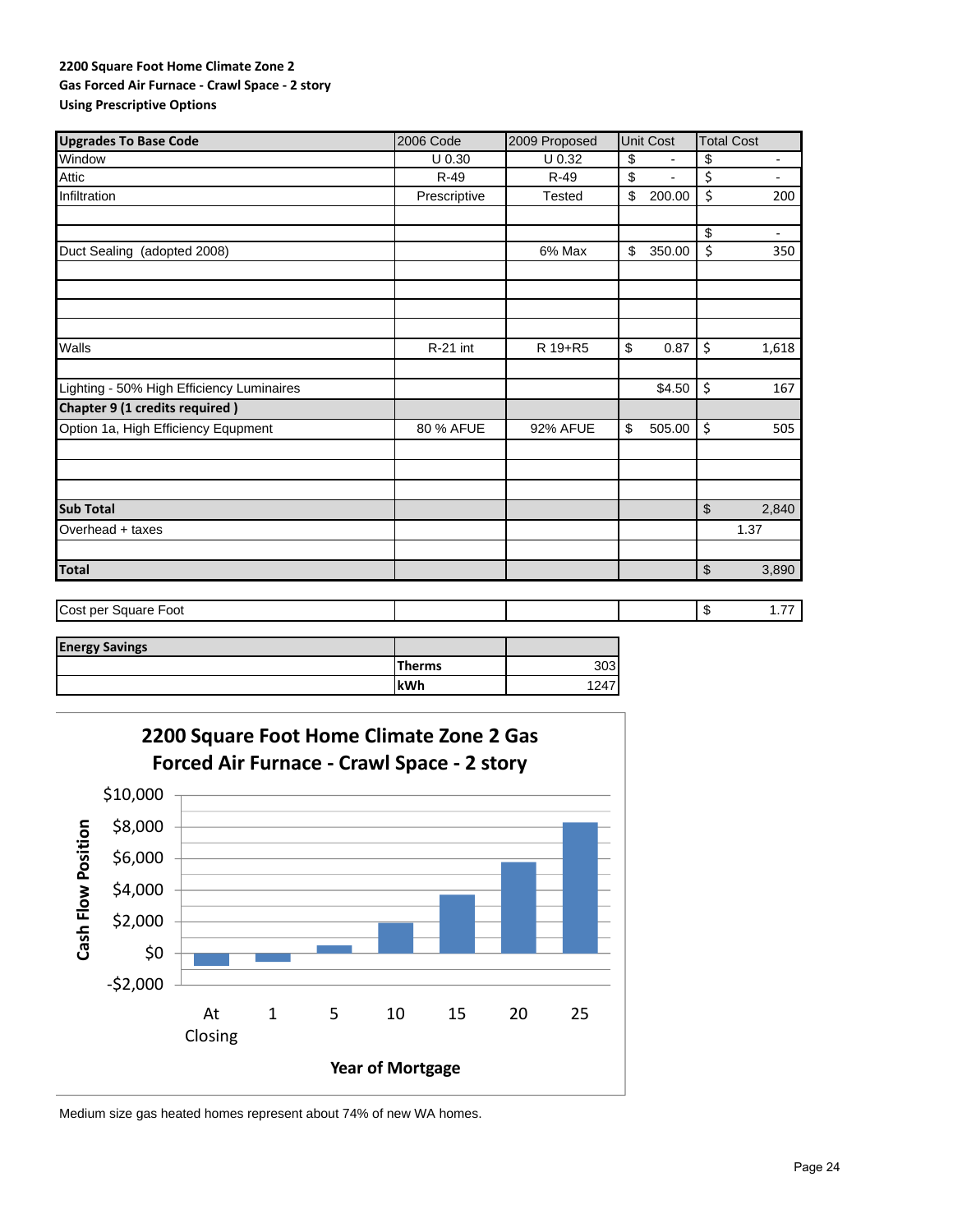### **2200 Square Foot Home Climate Zone 2 Heat Pump ‐ Crawl Space ‐ 2 story Using Prescriptive Options**

| <b>Upgrades To Base Code</b>              | 2006 Code    | 2009 Proposed | Unit Cost                      | <b>Total Cost</b> |
|-------------------------------------------|--------------|---------------|--------------------------------|-------------------|
| Window                                    | $U$ 0.30     | $U$ 0.32      | \$<br>$\overline{\phantom{0}}$ |                   |
| Attic                                     | $R-49$       | $R-49$        | \$                             |                   |
| Infiltration                              | Prescriptive | <b>Tested</b> | \$<br>200.00                   | \$<br>200         |
| Heat Pump Lock Out                        |              |               |                                | \$<br>90          |
| Duct Sealing, (adopted in 2008)           | <b>NR</b>    | 6% Max        | \$<br>350.00                   | \$<br>350         |
| Heat Pump Lock Out                        |              |               |                                | \$<br>90          |
|                                           |              |               |                                |                   |
|                                           |              |               |                                |                   |
| <b>Walls</b>                              | $R-21$ int   | R 19+R5       | \$<br>0.87                     | \$<br>1,618       |
|                                           |              |               |                                |                   |
| Lighting - 50% High Efficiency Luminaires |              |               | \$4.50                         | \$<br>167         |
| Chapter 9 (21 credits required)           |              |               |                                |                   |
| Option 1a, High Efficiency Equipment      | 7.7 HSPF     | 8.5 HSPF      | \$<br>762.00                   | \$<br>762         |
|                                           |              |               |                                |                   |
|                                           |              |               |                                |                   |
| <b>Sub Total</b>                          |              |               |                                | \$<br>3,277       |
| Overhead + taxes                          |              |               |                                | 1.37              |
|                                           |              |               |                                |                   |
| <b>Total</b>                              |              |               |                                | \$<br>4,489       |
| Cost per Square Foot                      |              |               |                                | \$<br>2.04        |
|                                           |              |               |                                |                   |

| <b>Energy Savings</b> |               |      |
|-----------------------|---------------|------|
|                       | <b>Therms</b> | D    |
|                       | kWh           | 6607 |



Medium size heat pump homes represent about 8% of WA new housing stock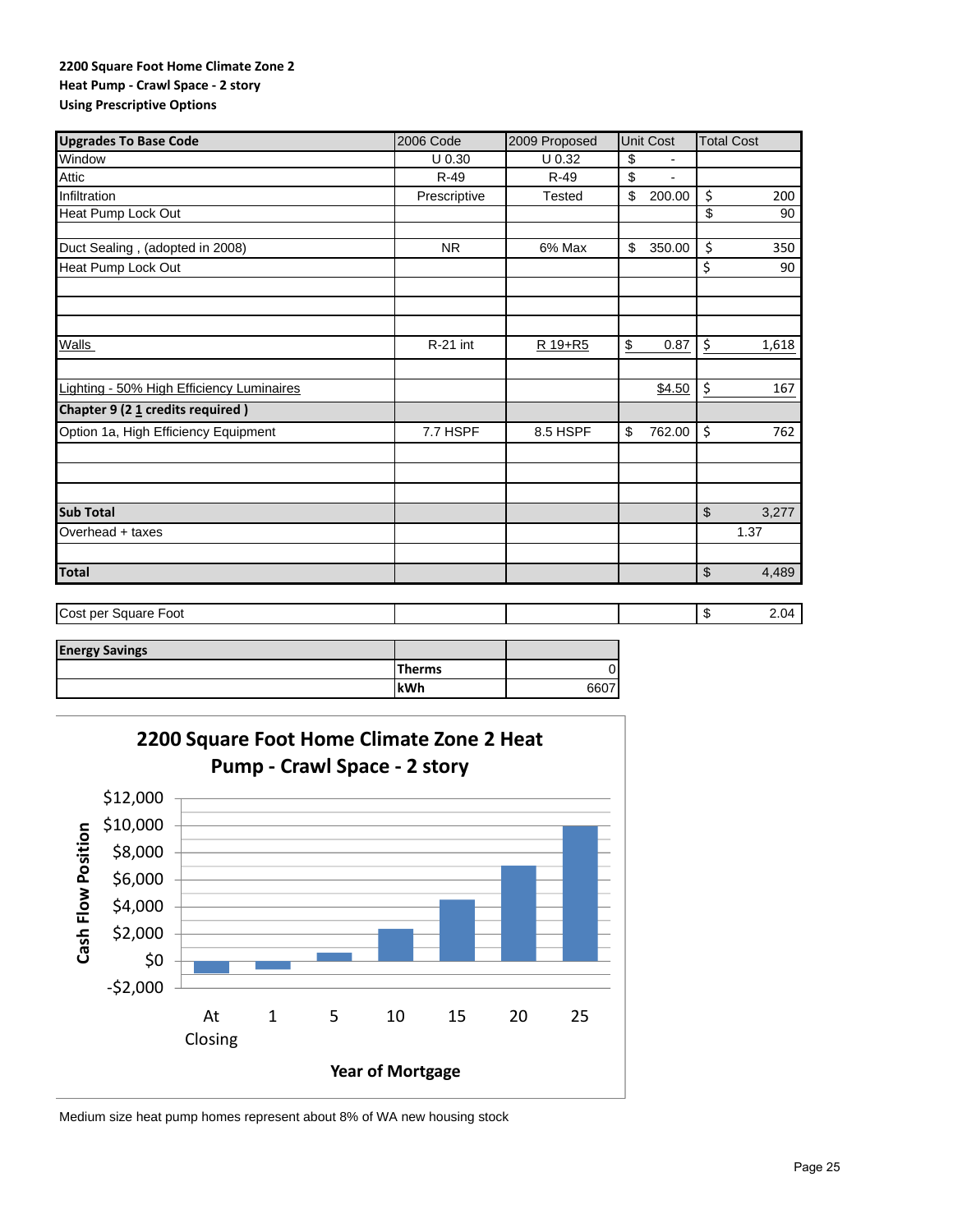### **5000 Square Foot Home ‐ Seattle Gas Furnace ‐ Basement + 2 stories Using Prescriptive Options**

| <b>Upgrades To Base Code</b>                                     | 2006 Code    | 2009 Proposed | <b>Unit Cost</b>      | <b>Total Cost</b>                    |
|------------------------------------------------------------------|--------------|---------------|-----------------------|--------------------------------------|
| Windows                                                          | $U - 0.35$   | $U - 0.032$   | \$                    |                                      |
| Attic                                                            | $R-38$       | $R-49$        | 0.22 SF               | \$<br>366                            |
| Slab thermal break                                               | Non TB       | TB slab       | .90 LF                | \$<br>126                            |
| Infiltration                                                     | Prescriptive | <b>Tested</b> | \$<br>200.00          | \$<br>200                            |
|                                                                  |              |               |                       | \$<br>$\overline{\phantom{a}}$       |
| Duct Sealing, (not required CH 9 Option 2)                       | <b>NR</b>    | 6% Max        |                       |                                      |
|                                                                  |              |               |                       |                                      |
|                                                                  |              |               |                       |                                      |
| Lighting - 50% High Efficiency Lamps                             |              |               | $\frac{2}{3}$<br>4.50 |                                      |
| <b>Lighting - 50% High Efficiency Luminaires</b>                 |              |               | \$4.50                | \$<br>383                            |
| Chapter 9 (3 2 credits required for large home)                  |              |               |                       |                                      |
| Option 1a, High Efficiency Equipment                             | .8 AFUE      | .92 AFUE      | \$<br>742.00          | \$<br>742                            |
| Option 2, Ducts inside Heated Space - No Cost for Basement Homes |              |               | \$                    | \$<br>٠                              |
|                                                                  |              |               |                       |                                      |
| <b>Sub Total</b>                                                 |              |               |                       | \$<br>1,817                          |
| Overhead + taxes                                                 |              |               |                       | 1.37                                 |
| <b>Total</b>                                                     |              |               |                       | $\boldsymbol{\hat{\theta}}$<br>2,489 |
| Cost per Square Foot                                             |              |               |                       | \$<br>0.50                           |
| Ie.<br>$C = 0.5$                                                 |              | $1.1 - 2.1 -$ |                       |                                      |

| <b>Energy Savings</b> |        | <b>Units</b> |
|-----------------------|--------|--------------|
|                       | Therms | 44           |
|                       | kWh    | 2534         |



Large gas heated homes represent about 2% of WA new homes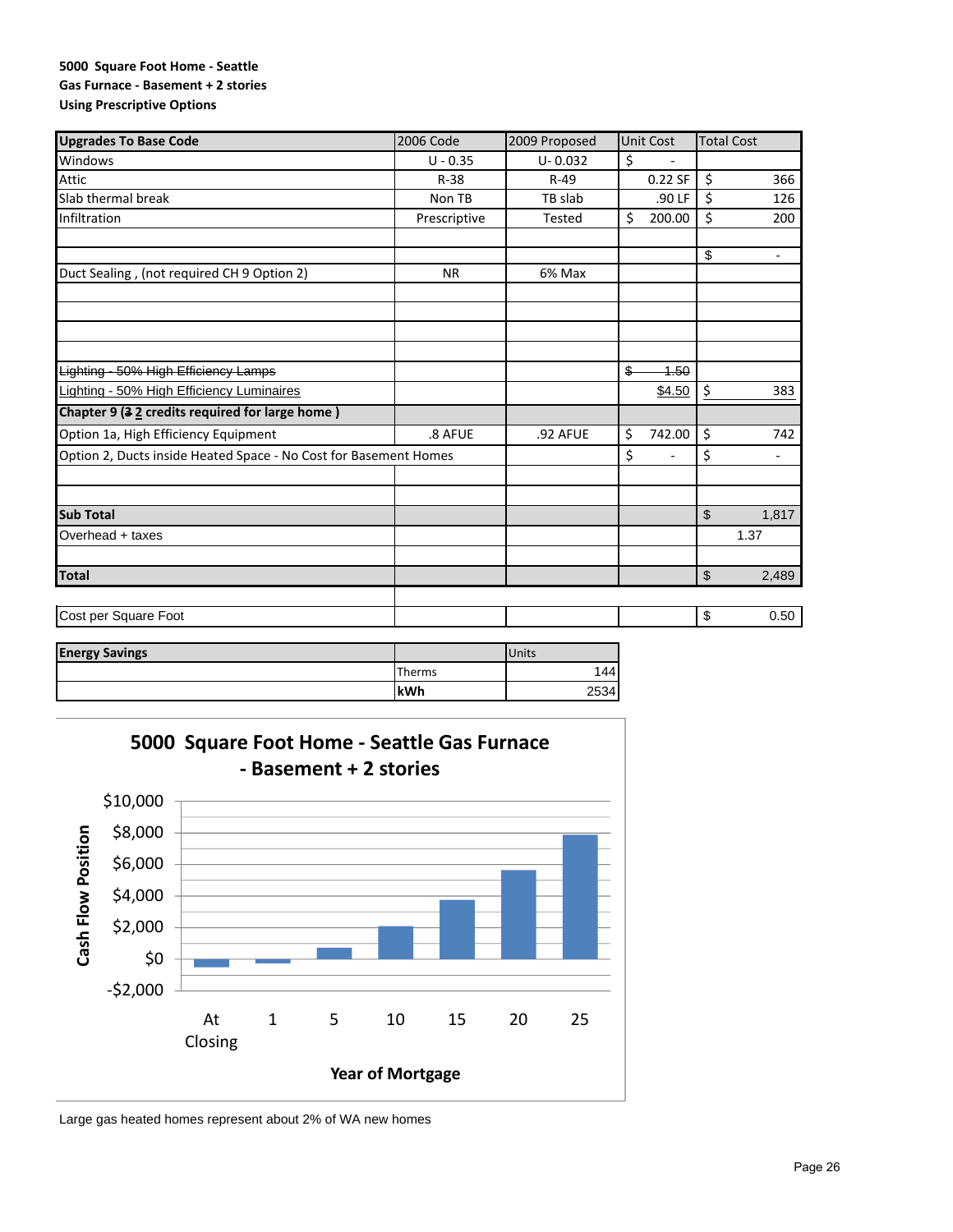### **5000 Square Foot Home ‐ Seattle Heat Pump ‐ Basement + 2 stories Using Prescriptive Options**

| <b>Upgrades To Base Code</b>                                     | 2006 Code    | 2009 Proposed |    | <b>Unit Cost</b>         | <b>Total Cost</b>              |
|------------------------------------------------------------------|--------------|---------------|----|--------------------------|--------------------------------|
| Windows                                                          | $U - 0.35$   | $U - 0.032$   | \$ |                          |                                |
| Attic                                                            | $R-38$       | $R-49$        |    | $0.22$ SF                | \$<br>366                      |
| Slab thermal break                                               | Non TB       | TB slab       |    | .90 LF                   | \$<br>126                      |
| Infiltration                                                     | Prescriptive | <b>Tested</b> | Ś. | 200.00                   | \$<br>200                      |
|                                                                  |              |               |    |                          | \$<br>$\overline{\phantom{a}}$ |
| Heat Pump lock out                                               |              |               |    |                          | \$<br>90                       |
| Duct Sealing, (not required basement)                            | <b>NR</b>    | 6% Max        |    |                          |                                |
|                                                                  |              |               |    |                          |                                |
|                                                                  |              |               |    |                          |                                |
|                                                                  |              |               |    |                          |                                |
| Lighting - 50% High Efficiency Luminaires                        |              |               |    | \$4.50                   | \$<br>383                      |
| Chapter 9 (3 2 credits required for large home)                  |              |               |    |                          |                                |
| Option 1a, High Efficiency Equipment                             | 7.7 HSPF     | 8.5 HSPF      | \$ | 742.00                   | \$<br>742                      |
| Option 2, Ducts inside Heated Space - No Cost for Basement Homes |              |               | \$ | $\overline{\phantom{a}}$ | \$<br>÷,                       |
|                                                                  |              |               |    |                          |                                |
| <b>Sub Total</b>                                                 |              |               |    |                          | \$<br>1,907                    |
| Overhead + taxes                                                 |              |               |    |                          | 1.37                           |
|                                                                  |              |               |    |                          |                                |
| <b>Total</b>                                                     |              |               |    |                          | \$<br>2,612                    |
|                                                                  |              |               |    |                          |                                |
| Cost per Square Foot                                             |              |               |    |                          | \$<br>0.52                     |

| <b>Energy Savings</b> |        | Units |
|-----------------------|--------|-------|
|                       | Therms |       |
|                       | kWh    | .236  |



Large heat pump homes represent less than 1% of new WA homes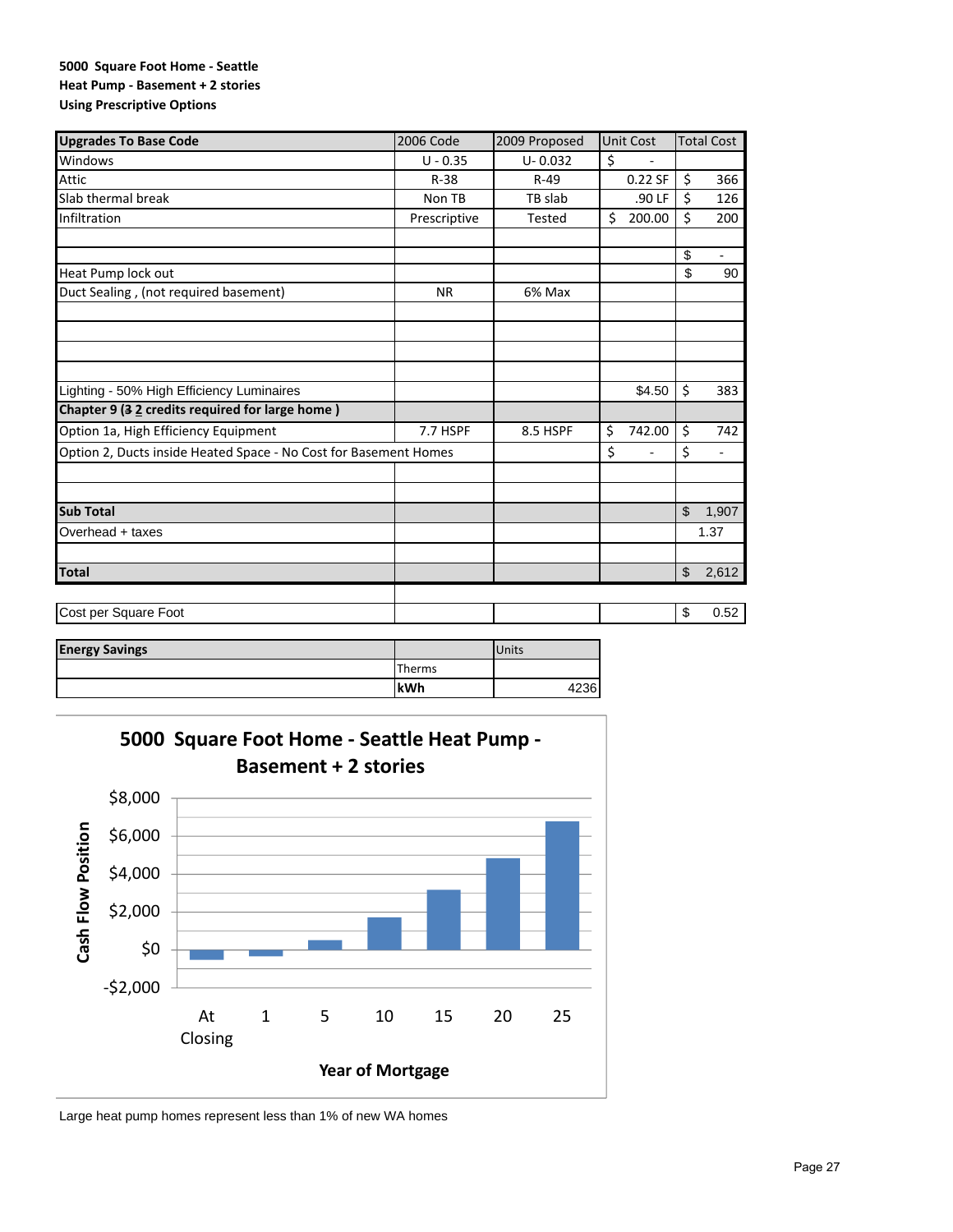### **5000 Square Foot Home ‐ Spokane Gas Furnace ‐ Basement + 2 stories Using Prescriptive Options**

| <b>Upgrades To Base Code</b>                                     | 2006 Code    | 2009 Proposed | <b>Unit Cost</b> |                         | <b>Total Cost</b> |
|------------------------------------------------------------------|--------------|---------------|------------------|-------------------------|-------------------|
| Window                                                           | $U$ 0.30     | U 0.32        |                  |                         |                   |
| Attic                                                            | $R-49$       | $R-49$        |                  |                         |                   |
| Slab thermal break                                               | Non TB       | TB slab       | .90 LF           | \$                      | 126               |
| Infiltration                                                     | Prescriptive | Tested        | \$200.00         | $\overline{\xi}$        | 200               |
|                                                                  |              |               |                  | \$                      | -                 |
| Duct Sealing, (not required ducts indoors)                       | <b>NR</b>    | 6% Max        |                  |                         |                   |
|                                                                  |              |               |                  |                         |                   |
|                                                                  |              |               |                  |                         |                   |
|                                                                  |              |               |                  |                         |                   |
|                                                                  |              |               |                  |                         |                   |
| Walls                                                            | R-21 int     | R 19+R5       | \$<br>0.87       | \$                      | 1,630             |
|                                                                  |              |               |                  |                         |                   |
| Lighting - 50% High Efficiency Luminaires                        |              |               | \$4.50           | $\overline{\mathsf{S}}$ | 383               |
| Chapter 9 (3 2 credits required for large home)                  |              |               |                  |                         |                   |
| Option 1a, High Efficiency Equipment                             | 7.7 HSPF     | 8.5 HSPF      | \$742.00         | $\overline{\xi}$        | 742               |
| Option 2, Ducts inside Heated Space - No Cost for Basement Homes |              |               | \$<br>L          | \$                      | -                 |
|                                                                  |              |               |                  |                         |                   |
|                                                                  |              |               |                  |                         |                   |
| <b>Sub Total</b>                                                 |              |               |                  | $\mathsf{\$}$           | 3,081             |
| Overhead + taxes                                                 |              |               |                  |                         | 1.37              |
|                                                                  |              |               |                  |                         |                   |
| <b>Total</b>                                                     |              |               |                  | $\frac{1}{2}$           | 4,221             |
|                                                                  |              |               |                  |                         |                   |
| Cost per Square Foot                                             |              |               |                  | \$                      | 0.84              |
|                                                                  |              |               |                  |                         |                   |

| <b>Energy Savings</b> |               | <b>Units</b> |
|-----------------------|---------------|--------------|
|                       | <b>Therms</b> | 284          |
|                       | kWh           | 2685         |



Large gas heated homes represent about 2% of WA new homes